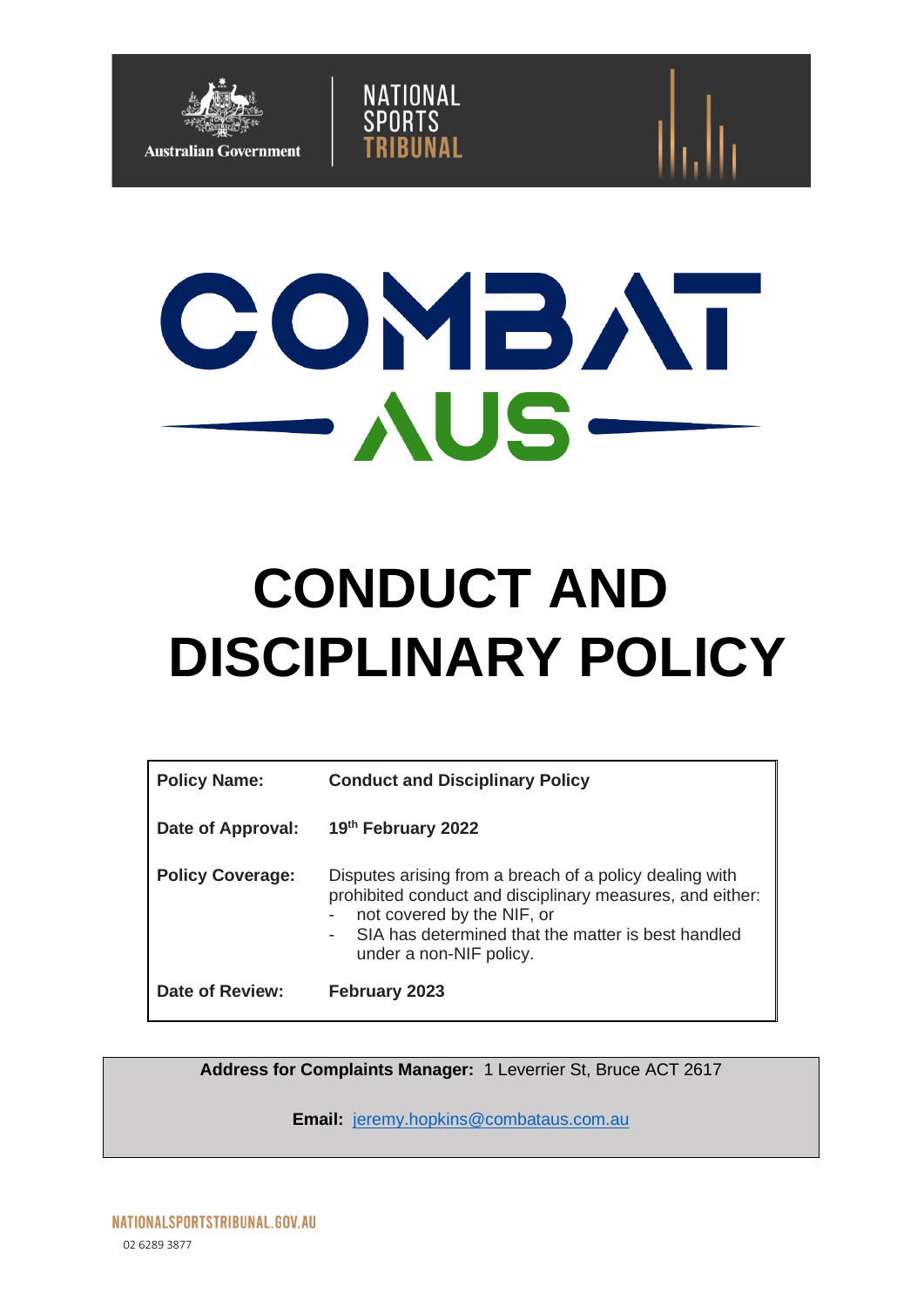# **Contents**

| 2. |  |  |  |
|----|--|--|--|
| 3. |  |  |  |
| 4. |  |  |  |
| 5. |  |  |  |
| 6. |  |  |  |
| 7. |  |  |  |
| 8. |  |  |  |
| 9. |  |  |  |
|    |  |  |  |
|    |  |  |  |
|    |  |  |  |
|    |  |  |  |
|    |  |  |  |
|    |  |  |  |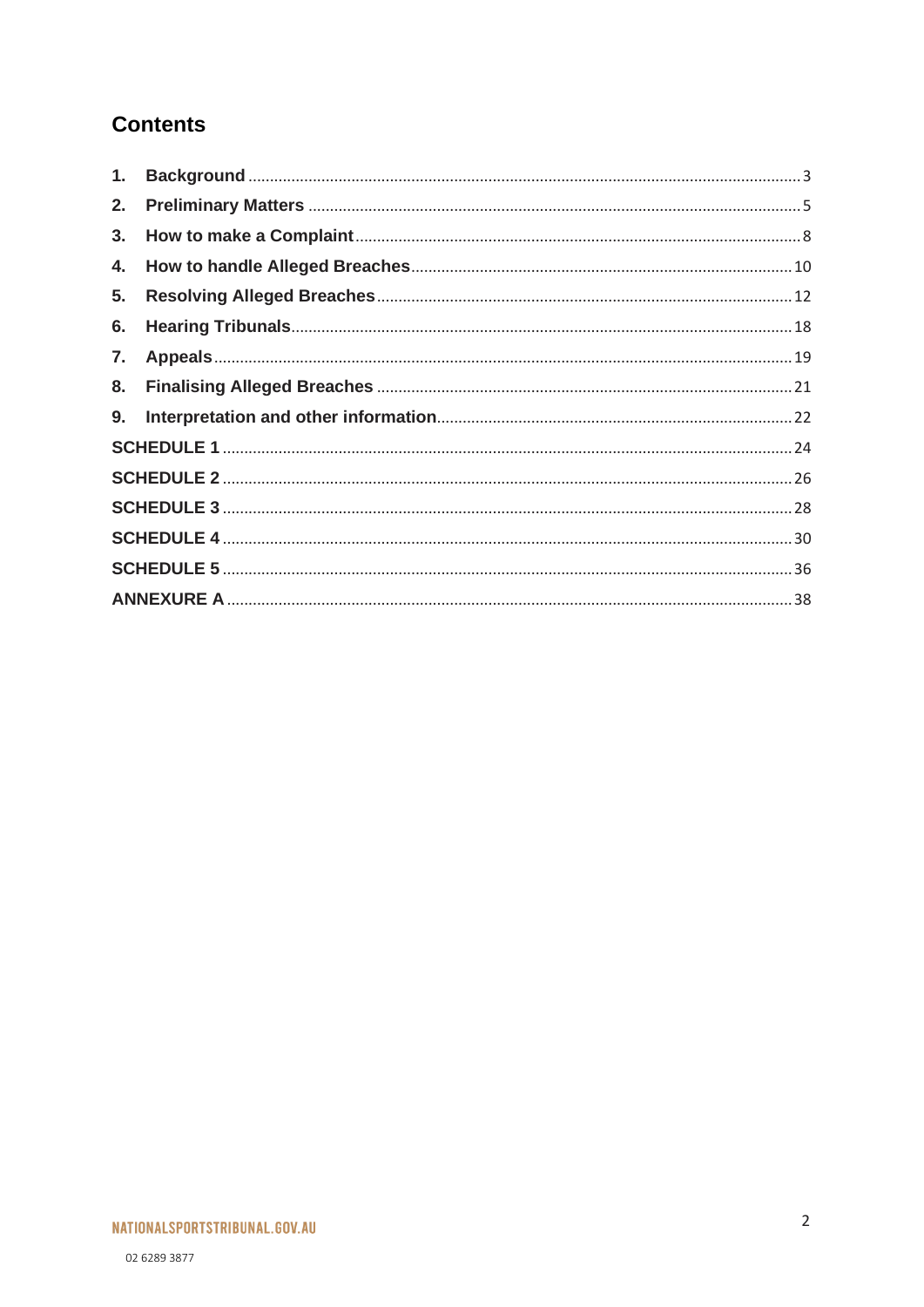## <span id="page-2-0"></span>**1. Background**

- 1.1. This Policy:
	- (a) Sets out the processes for resolving conduct and disciplinary disputes arising from an individual or organisation breaching an Eligible CombatAUS Policy; and
	- (b) Does not cover conduct and disciplinary matters arising under policies that form part of the National Integrity Framework.
- 1.2. Definitions

In this Policy the following words have the corresponding meaning:

**Alleged Breach** has the meaning given in clause [2.1.](#page-4-1)

**Alternative Dispute Resolution** is a collective term for processes, such as mediation, to resolve disputes without the need for arbitration that will be applied to resolve the Alleged Breach in accordance with clause.

**Appeals Tribunal** means the appeals tribunal established under clause [7,](#page-18-0) being either the NST Appeals Division or an Internal Appeals Tribunal as provided in this Policy.

**Breach Offer** means the procedure set out in clause [5.4.](#page-14-0)

**CombatAUS** means the Combat Institute of Australia Limited

**Complainant** means one or more persons who makes a Complaint about an Alleged Breach by a Respondent in accordance with this Policy.

**Complaint** has the meaning set out in clause [2.2.](#page-5-0)

**Complaint Form** means the complaint form included in Schedule 1.

**Complaints Manager** means the person appointed by CombatAUS to manage Alleged Breaches under this Policy, who must not be the same person as the Decision Maker for the relevant Alleged Breach.

**Decision Maker** means the person appointed by CombatAUS to make certain decisions in relation to the resolution of Alleged Breaches under this Policy, who must not be the same person as the Complaints Manager for the relevant Alleged Breach.

**Disciplinary Action** has the meaning set out in clause.

**Eligible Policy** means the constitution and all by-laws, rules, regulations, policies and procedures (howsoever named) and directions of CombatAUS except:

- (a) The policies that form part of the National Integrity Framework;
- (b) The Personal Grievances Policy; and
- (c) Any other policy in respect of which CombatAUS expressly excludes the application of this Policy.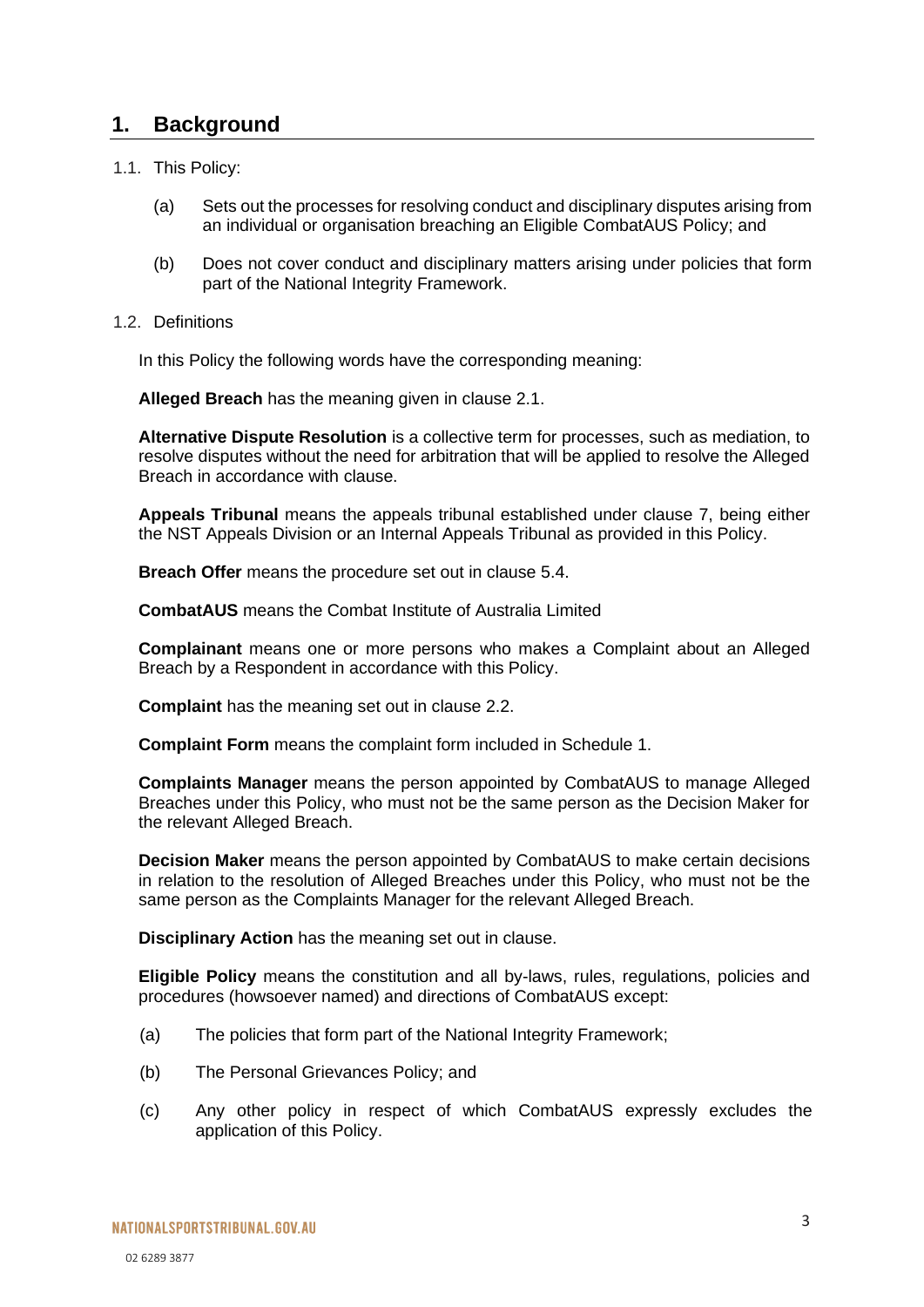**Hearing Tribunal** means the first instance tribunal established under clause [6,](#page-17-0) being either the NST General Division or an Internal Tribunal as provided in this Policy.

**Internal Appeals Tribunal** means an internal appeals tribunal established by CombatAUS under clause [7.](#page-18-0)

**Internal Tribunal** means an internal hearing tribunal established by CombatAUS under clause [6.](#page-17-0)

**Legal Practitioner** is a person holding a current practising certificate as a lawyer or barrister in any Australian jurisdiction.

**Member Organisation** means a member of CombatAUS under its constitution.

**National Integrity Framework** means the set of "National Integrity Framework" integrity policies produced by Sport Integrity Australia from time to time if and as adopted by CombatAUS

**NST** means the National Sports Tribunal established under the NST Legislation.

**NST Eligible Matter** means an Alleged Breach that is a kind of dispute that falls within the jurisdiction of the NST.

**NST Excluded Matter** means an Alleged Breach that is a kind of dispute that is expressly excluded from the NST's jurisdiction.

**NST Legislation** means the *National Sports Tribunal Act 2019* (Cth) (**NST Act**), and any legislative instruments made under the NST Act as may be in force from time to time, including the *National Sports Tribunal Rule 2020* (Cth), *National Sports Tribunal (Practice and Procedure) Determination 2021* (Cth) and *National Sports Tribunal Act 2019 - Principles for Allocating a Member to a Dispute 2020*

#### **Participant** means:

- (a) Athletes under an executed Athlete Agreement with CombatAUS, or athletes who gain approval to participate in CombatAUS Activity;
- (b) Coaches appointed to train an Athlete or Team in any CombatAUS Activity;
- (c) Administrators who have a role in the administration or operation of CombatAUS, including directors, committee members, volunteers or other persons;
- (d) Officials including referees, umpires, technical officials, or other officials appointed by CombatAUS as part of any CombatAUS Activity; and
- (e) Support personnel who are appointed in a professional or voluntary capacity by CombatAUS, including sports science/sport medicine personnel, team managers, selectors, and team staff members

**Personal Grievance** means any type of interpersonal conflict or dispute between two or more people (including individuals and body corporates) that does not concern or allege a breach of an Eligible Policy.

**Policy** means this Conduct and Disciplinary Policy, including any schedules and annexures.

**Process** means the chosen process for resolving an Alleged Breach under this Policy, with each option outlined in clause [5,](#page-11-0) including Alternative Dispute Resolution, Warning Procedure and Breach Offer.

NATIONALSPORTSTRIBUNAL.GOV.AU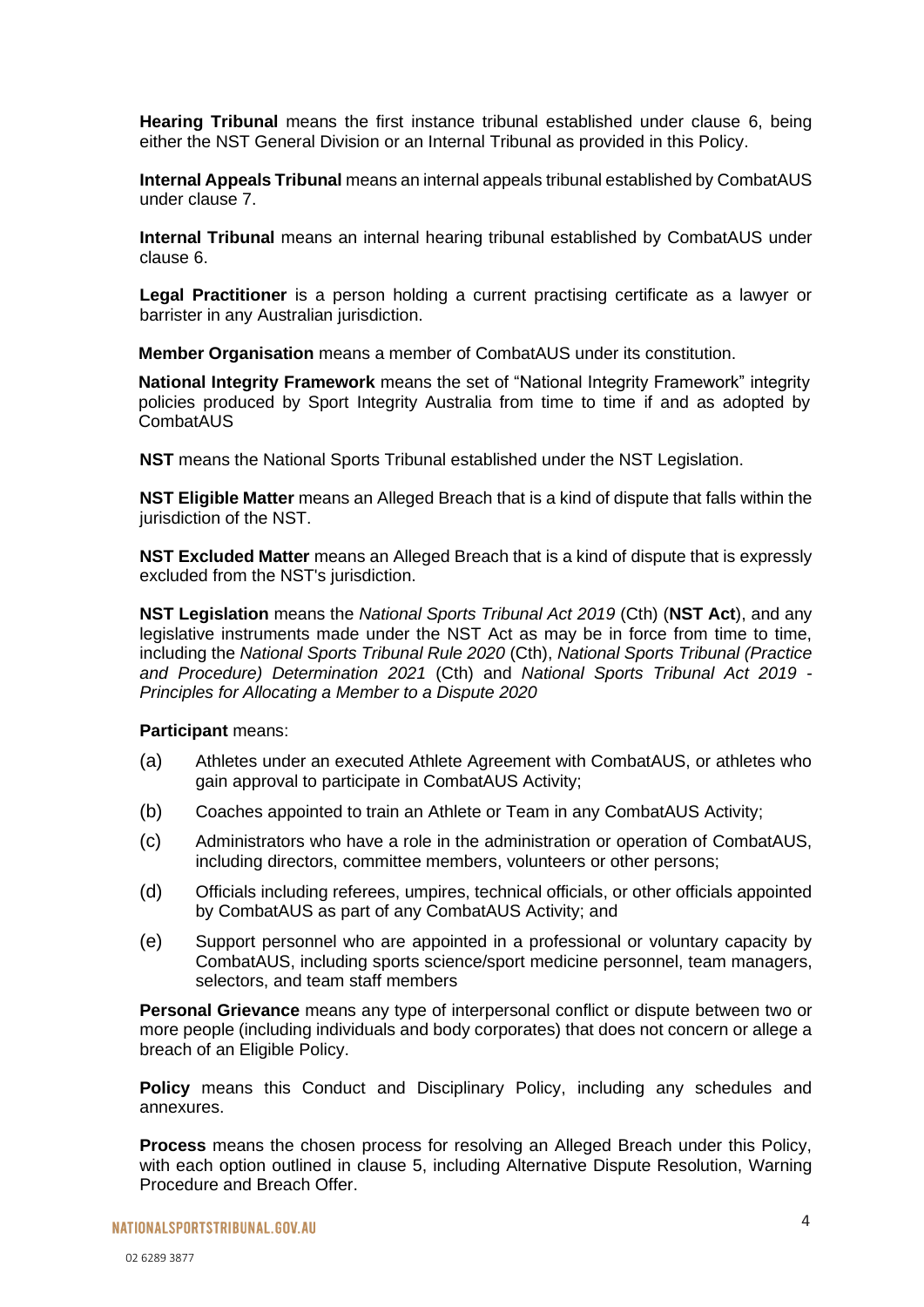**Protected Disclosure** means, where a Relevant Organisation is a "regulated entity" under the whistleblower laws in the *Corporations Act 2001* (Cth), a disclosure of information to the Relevant Organisation that qualifies for protection under those laws.

**Provisional Action** means action taken in accordance with clause [4.6.](#page-10-0)

**Relevant Organisation** means any of the following organisations:

- (a) CombatAUS;
- (b) Member Organisation;
- (c) Authorised Provider;
- (d) Team, which means any collection or squad of athletes who compete and/or train under the direction or supervision of CombatAUS; and
- (e) Any other organisation that has agreed to be bound by this Policy.

**Relevant Person** means any of the following individuals:

- (a) A Participant;
- (b) An Employee;
- (c) A Contractor;
- (d) A Volunteer, which means any person engaged by CombatAUS in any capacity who is not otherwise an Employee or Contractor, including directors and office holders, officials, coaches, administrators and team and support personnel; and
- (e) Any other individual who has agreed to be bound by this Policy.

**Respondent** means the person(s) who is alleged to have breached an Eligible Policy and is the subject of an Alleged Breach, and who must be within a category of person listed in clause [2.5.](#page-5-1)

**Sanction** means a sanction imposed on a Respondent for breaching an Eligible Policy in accordance with clause [5.6.](#page-16-0)

**Vulnerable Person** means a person who is (a) under the age of 18; or (b) aged 18 or over but is or may be unable to take care of themselves, or is unable to protect themselves against harm or exploitation by reason of age, illness, trauma or disability or any other reason.

**Warning Procedure** means the procedure set out in clause [5.3.](#page-13-0)

**Whistleblower Policy** means a policy which is compliant with the requirements of section 1317AI(1) of the *Corporations Act 2001* (Cth).

## <span id="page-4-0"></span>**2. Preliminary Matters**

#### <span id="page-4-1"></span>2.1. **What is an Alleged Breach?**

An Alleged Breach is an allegation or information that a person has breached an Eligible Policy and includes both a Complaint and Disciplinary Action.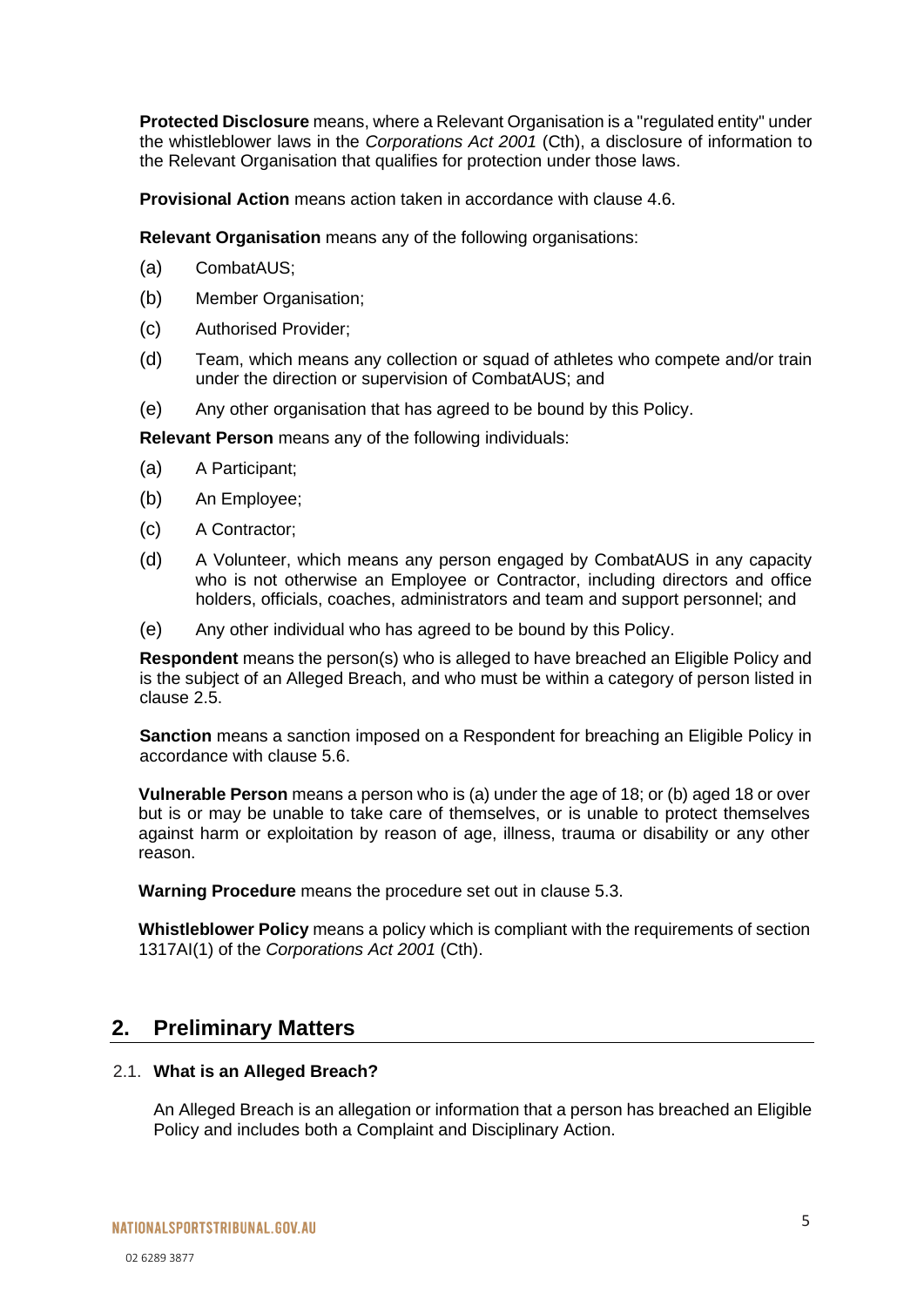#### <span id="page-5-0"></span>2.2. **What is a Complaint?**

A Complaint means a complaint lodged with CombatAUS in accordance with clause [3.1.](#page-7-1)

#### 2.3. **What is Disciplinary Action?**

- (a) Disciplinary Action means action brought against or proposed to be brought against a Respondent by CombatAUS, alleging a breach of one or more of its Eligible Policies.
- (b) Disciplinary Action may arise from CombatAUS becoming aware of allegations against, or information concerning, a Respondent by any manner, including via a Complaint.

#### <span id="page-5-3"></span>2.4. **What is not an Alleged Breach?**

An Alleged Breach does not include an allegation or information:

- (a) Covered by any of the policies that form part of the National Integrity Framework;
- (b) That constitutes a Protected Disclosure;
- (c) That is solely a Personal Grievance;
- (d) That is mischievous, vexatious or knowingly untrue;
- (e) Where the proposed respondent is excluded by clause [2.6;](#page-5-2) or
- (f) That does not refer to a breach of an Eligible Policy.

#### <span id="page-5-1"></span>2.5. **Who can be a Complainant?**

A Complainant can be any Relevant Person or Relevant Organisation, including CombatAUS, who has information that an Alleged Breach of an Eligible Policy has occurred.

#### <span id="page-5-2"></span>2.6. **Who can be a Respondent?**

- (a) A Respondent must be:
	- (i) CombatAUS;
	- (ii) A Relevant Person or Relevant Organisation; or
	- (iii) A person or organisation otherwise bound by the Eligible Policy they are alleged to have breached.
- (b) A Respondent cannot be:
	- (i) A person that is neither a Relevant Person nor bound by the Eligible Policy they are alleged to have breached; or
	- (ii) A person that CombatAUS has no legal jurisdiction over.
- (c) A person or organisation who was bound by the Eligible Policy that they are alleged to have breached at the time that they allegedly committed the breach,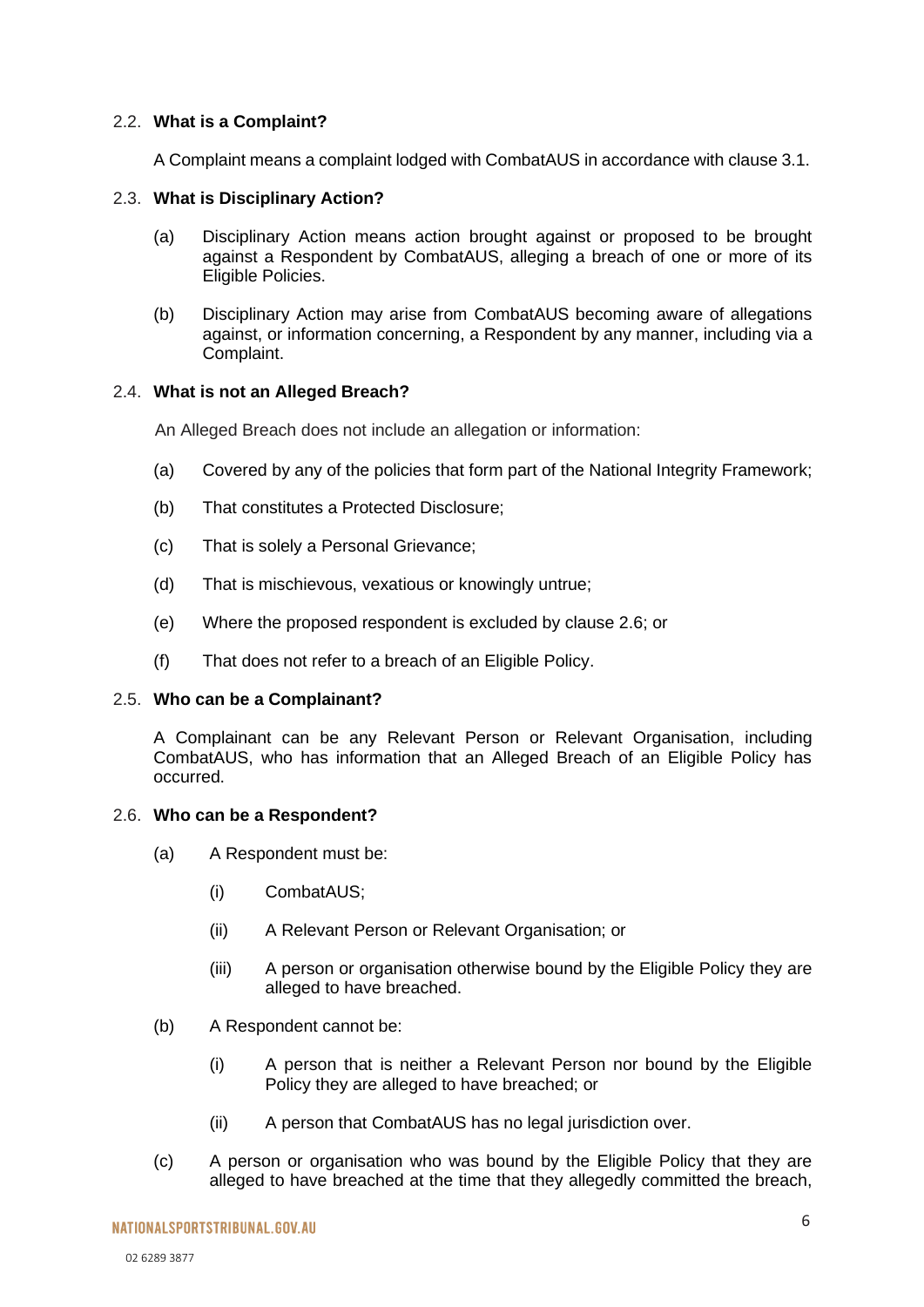who would otherwise cease to have been bound by that Eligible Policy, may still be a Respondent if they were bound by this Policy at the time the Complaint was made or when they became aware that a complaint may be made against them.

- (d) Once a Complaint has been made under this Policy, the Respondent will continue to be bound by this Policy and the relevant Eligible Policies in respect of the Complaint until the Process with respect to that Complaint has been finalised in accordance with this Policy.
- (e) A Respondent cannot be a person or organisation that CombatAUS has no jurisdiction over.

#### <span id="page-6-0"></span>2.7. **Standard of Proof**

- (a) The standard of proof that applies to all decisions made under this Policy (including by a Hearing Tribunal) is "balance of probabilities".
- (b) For a Hearing Tribunal to find something has been proven on the balance of probabilities, it must be satisfied that on the evidence put before it the alleged fact or matter is more probable than not. In reaching this conclusion, the Hearing Tribunal must take into account all relevant factors including the impact of the potential sanctions that may be imposed if the allegations are proven.

#### 2.8. **Confidentiality**

- (a) All Alleged Breaches (and all information disclosed in relation to them), will be kept confidential by CombatAUS, and will not be disclosed to any third parties, except as provided in this clause.
- (b) CombatAUS may make the following disclosures:
	- (i) To the parties to an Alleged Breach (Respondent and the Complainant) to ensure a fair process;
	- (ii) To any person to facilitate the proper handling of the Alleged Breach, including any Provisional Action, under this Policy;
	- (iii) To external agencies so they can deal with the alleged conduct (e.g., Sport Integrity Australia, law enforcement or regulatory authorities, a child protection agency, State/Territory fair trading authority, the Australian Securities & Investments Commission);
	- (iv) To Relevant Organisations to inform them of relevant Sanctions or Provisional Action imposed;
	- (v) To any third party for the primary purpose of:
		- (A) Preventing or lessening a risk to the safety, health or wellbeing of a person; or
		- (B) Protecting children participating in combat sports; or
		- (C) Protecting the safety of participants in combat sports; and
	- (vi) As required by law, any court or the NST.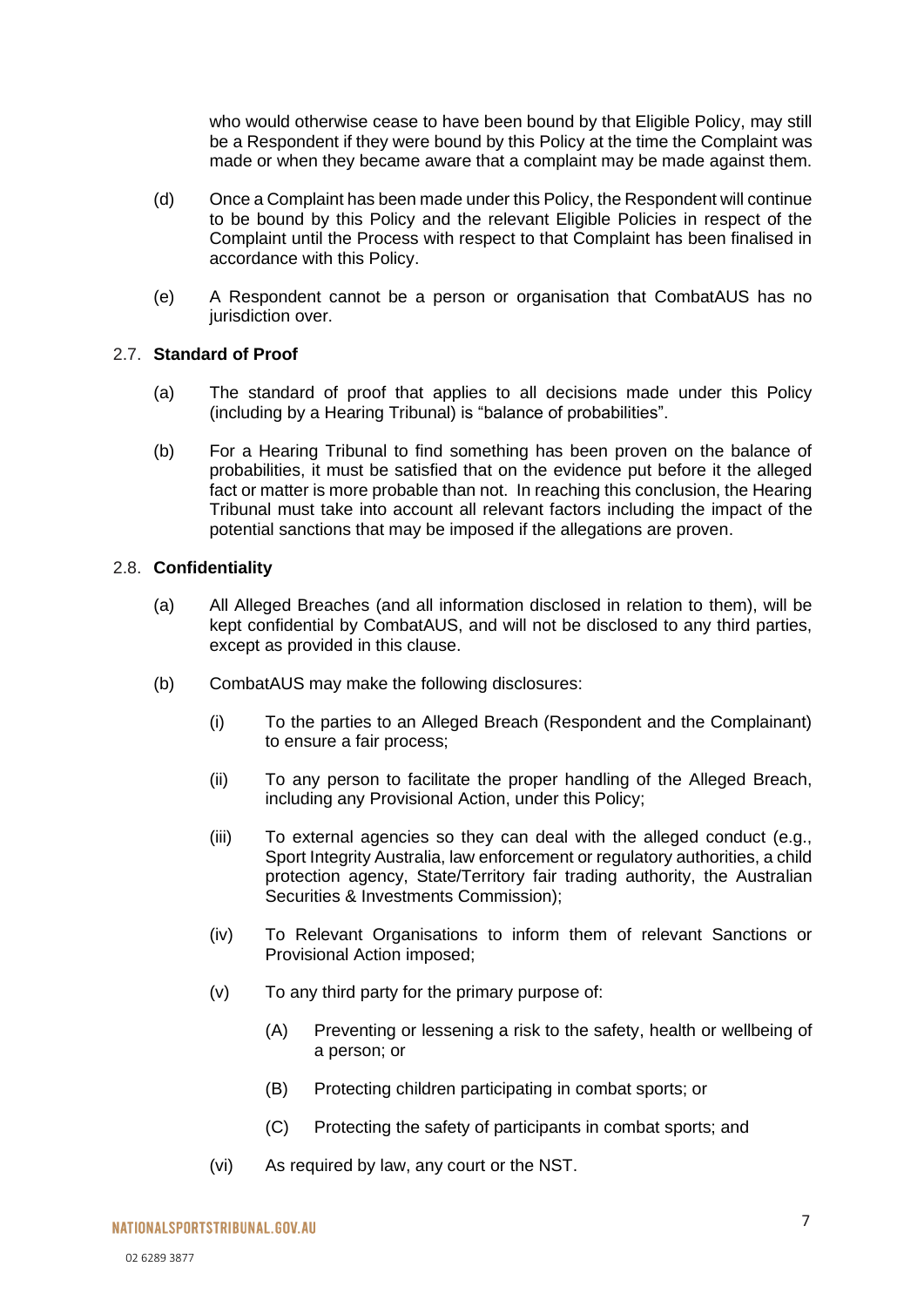#### 2.9. **Failure to cooperate**

- (a) Persons bound by this Policy must cooperate fully with the Process chosen to resolve an Alleged Breach.
- (b) The Decision Maker, an investigator or a Hearing Tribunal or Appeals Tribunal may draw an inference adverse to the Respondent based on a Respondent's failure or refusal, after a request has been made in a reasonable time in advance, to answer any relevant question and/or participate in the relevant chosen Process. The Respondent must be made aware of such an inference being drawn in relation to any particular allegation forming part of an Alleged Breach.

#### 2.10.**Vulnerable Persons**

- (a) Where a Complainant or Respondent is a Vulnerable Person, the parent or guardian of the Vulnerable Person may act on behalf of the Vulnerable Person and accompany them throughout any Process, including at any interview, Alternative Dispute Resolution process, or Hearing Tribunal or Appeals Tribunal.
- (b) CombatAUS will have regard to the guide entitled "Complaint Handling Guide: Upholding the rights of children and young people" issued by the National Office for Child Safety in managing Complaints made on behalf of or involving Vulnerable Persons, currently available at [Complaint Handling Guide: Upholding](https://childsafety.pmc.gov.au/sites/default/files/2020-09/nocs-complaint-handling-guide.pdf)  [the rights of children and young people](https://childsafety.pmc.gov.au/sites/default/files/2020-09/nocs-complaint-handling-guide.pdf) (pmc.gov.au), or such other guide that may replace it.
- (c) This clause is at all times subject to clauses [6.1](#page-17-1)[\(b\)](#page-17-2) and [6.2\(](#page-17-3)b) of this Policy and clause 14(d) of Schedule 4.

## <span id="page-7-0"></span>**3. How to make a Complaint**

#### <span id="page-7-1"></span>3.1. **Submitting a Complaint**

- (a) A person or organisation may submit a Complaint by completing the Complaint Form located at Schedule 1 and submitting it to CombatAUS at the email address located on the front cover of this Policy, as soon as reasonably possible following the Alleged Breach.
- (b) A Complaint Form may only be submitted on behalf of CombatAUS by the CEO of the organisation.
- (c) A Complaint Form may be submitted by a parent or guardian on behalf of a Vulnerable Person.
- (d) A Complaint Form must be completed in full at the time of submission. Where it is not, CombatAUS is not obliged to process the Complaint. CombatAUS must return an incomplete Complaint Form to the Complainant.
- (e) The Complaints Manager must send the Complainant an acknowledgement of receipt, once a fully completed Complaint Form is submitted.

#### 3.2. **Withdrawing a Complaint**

(a) A Complainant may withdraw their Complaint at any time before a finding under clause [5.1.](#page-11-1)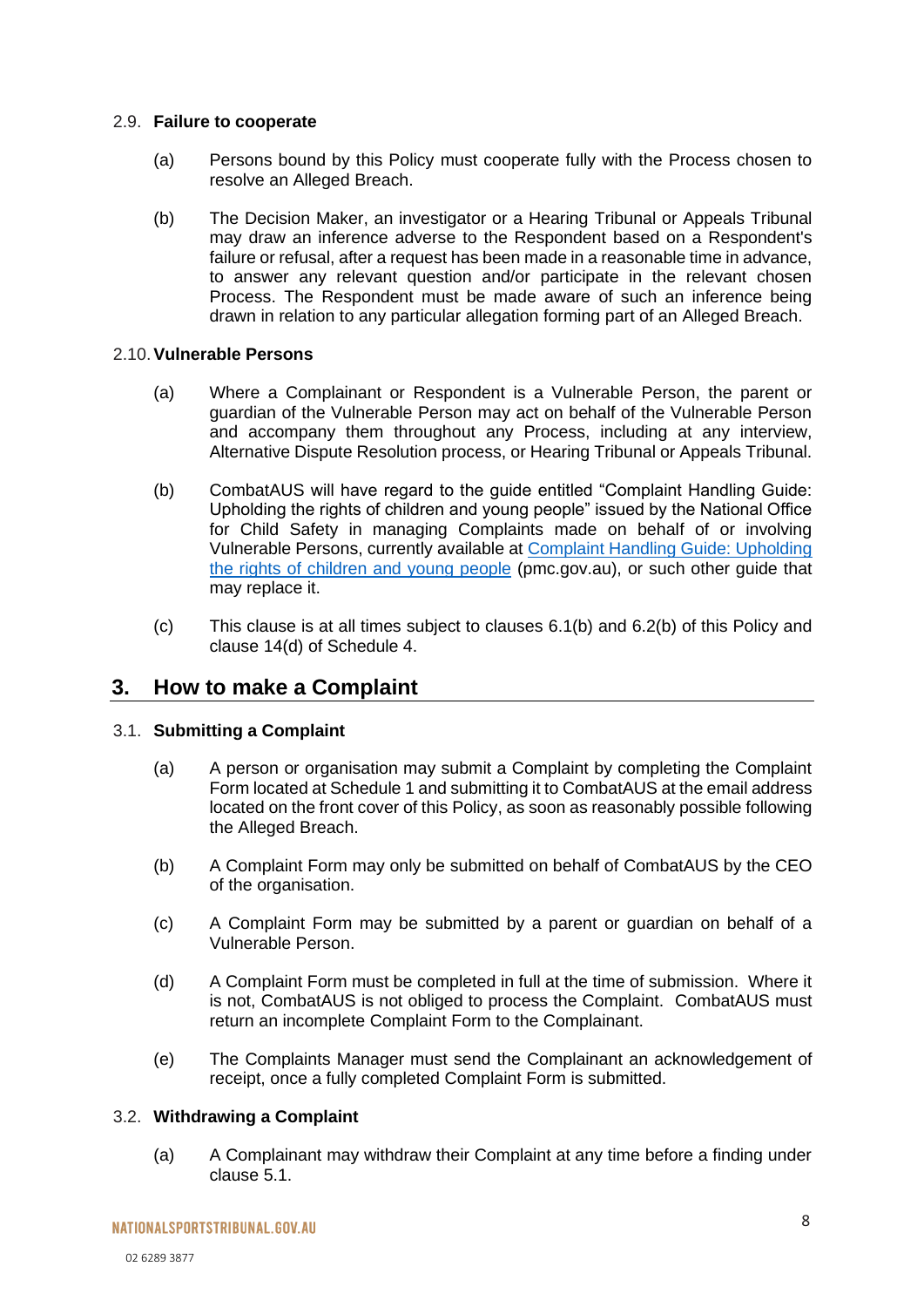(b) Withdrawing a Complaint must be done by writing to the relevant Complaints Manager from the same contact address used in the Complaints Form, or another contact address that has been previously notified to the Complaints Manager.

#### <span id="page-8-0"></span>3.3. **Commencing Disciplinary Action**

- (a) Where CombatAUS is advised or becomes aware of an allegation or considers that a Respondent has breached an Eligible Policy, it may commence Disciplinary Action.
- <span id="page-8-2"></span>(b) Information or allegations leading to CombatAUS commencing Disciplinary Action under clause [3.3\(](#page-8-0)a) may arise in any manner other than through lodgement of a Complaint Form.
- <span id="page-8-3"></span>(c) CombatAUS is not obliged to undertake Disciplinary Action in response to any information or allegations under this clause.

#### <span id="page-8-1"></span>3.4. **Who is the Proper Recipient?**

- (a) A Complaint must be submitted at, and Disciplinary Action commenced at, the level at which the allegations the subject of the Alleged Breach occurred.
- (b) For the purposes of clause [3.4\(](#page-8-1)a), allegations the subject of an Alleged Breach occur in:
	- (i) CombatAUS Activity only, where they relate to behaviour, an incident or circumstances that occurred at or involve individuals operating within any CombatAUS Activity;
- (c) The Complaints Manager may, upon receipt of a Complaint or information that may lead to Disciplinary Action, seek to refer it to a more appropriate level (e.g. Member Sport level) in accordance with clause [4.4\(](#page-10-1)d).
- (d) Alleged Breaches shall be dealt with by CombatAUS in their absolute discretion.
- (e) Where a request is made to refer an Alleged Breach under clause [4.4\(](#page-10-1)d), CombatAUS must consider:
	- (i) Any conflict of interest that may arise;
	- (ii) The nature and seriousness of the Alleged Breach; and
	- (iii) The length of time the Alleged Breach has been unresolved;
- (f) CombatAUS is not obliged to deal with an Alleged Breach that occurred at a lower level (e.g. Member Organisation Activity). In such instances, they may:
	- (i) Refer a Complainant to the correct level; or
	- (ii) Forward the information concerning potential Disciplinary Action to the relevant Member Organisation.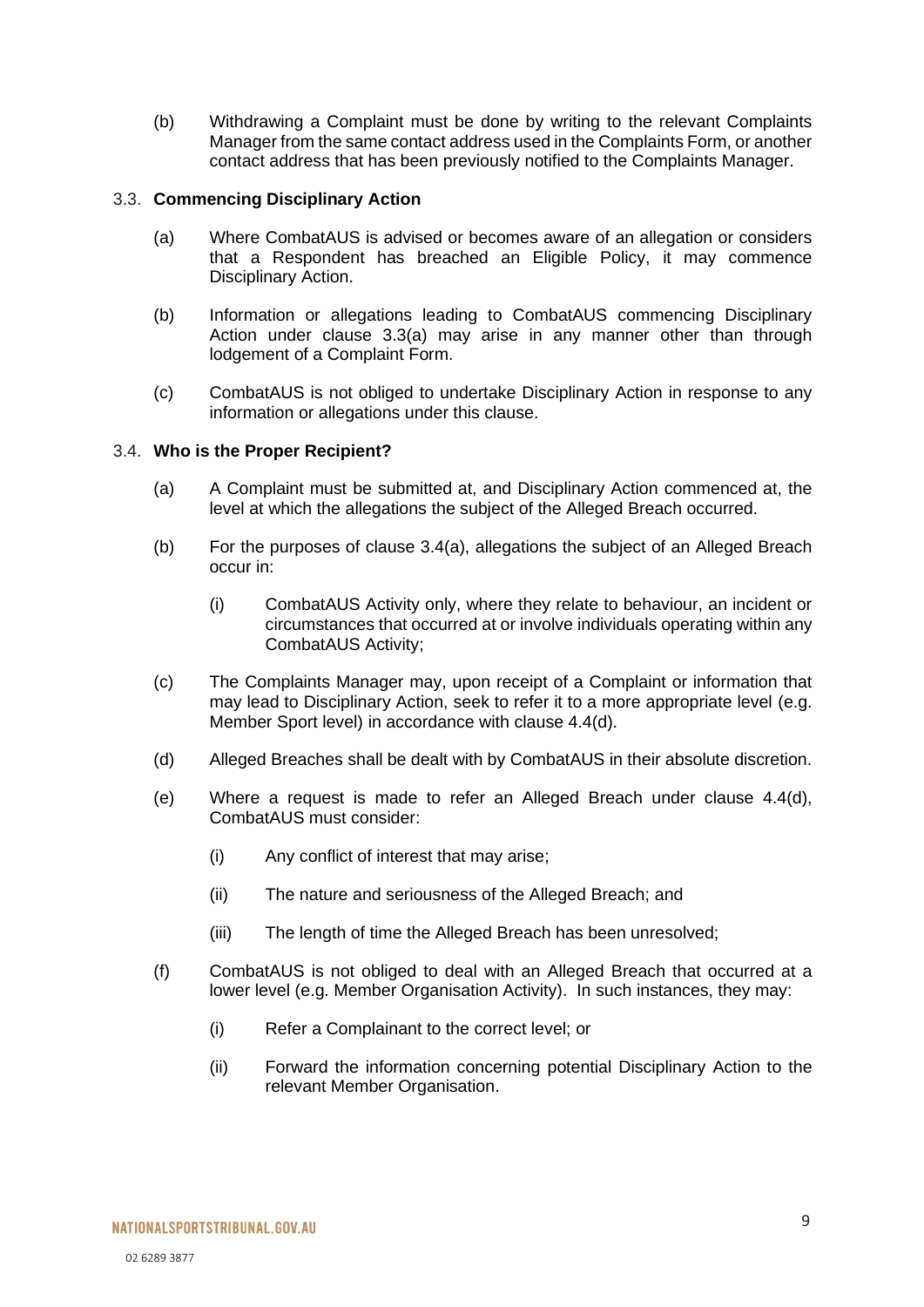## <span id="page-9-0"></span>**4. How to handle Alleged Breaches**

#### <span id="page-9-1"></span>4.1. **Initial Threshold Questions**

- (a) Upon receipt of a Complaint Form or information that may lead to Disciplinary Action, the Complaints Manager must initially determine whether it:
	- (i) Is covered by a policy that forms part of the National Integrity Framework, in which case it should be reported to the CombatAUS National Integrity Manager, or Sport Integrity Australia if CombatAUS does not have a National Integrity Manager;
	- (ii) Is a Protected Disclosure, in which case it must be dealt with under the CombatAUS Whistleblower Policy and the Complainant or discloser notified under clause **Error! Reference source not found.**;
	- (iii) Is solely a Personal Grievance;
	- (iv) Is mischievous, vexatious or knowingly untrue;
	- (v) Involves a proposed respondent who is excluded by clause [2.6;](#page-5-2) or
	- (vi) Does not refer to a breach of an Eligible Policy

#### (the **Initial Threshold Questions**).

(b) In the case of clause  $4.1(a)(i)$ , the process under this Policy is suspended unless and until the matter is referred back to CombatAUS for resolution under this Policy. In the case of clause [4.1\(](#page-9-1)a)(ii) to (vi), the process under this Policy is permanently discontinued.

#### <span id="page-9-2"></span>4.2. **Investigation**

- (a) At any time after determining that the Initial Threshold Questions are not satisfied, CombatAUS may undertake an assessment and may collect further information to determine if an Alleged Breach has occurred.
- (b) An assessment may be conducted in such manner as determined by CombatAUS in its absolute discretion. CombatAUS may, on the basis of the assessment, make findings as to whether the Standard of Proof has been met in respect of the Alleged Breach.
- (c) This assessment may or may not involve formal interviews and collection of additional evidence at the discretion of the Complaints Manager.

#### 4.3. **Initial Assessment - Disciplinary Action**

At any time after determining that the Initial Threshold Questions are not satisfied, the Complaints Manager must determine whether CombatAUS will:

- (a) Proceed with Disciplinary Action under a Process in clause [5;](#page-11-0)
- (b) Undertake Provisional Action under clause [4.6;](#page-10-0) or
- (c) Refer the matter to a different level under clause [3.4\(](#page-8-1)c).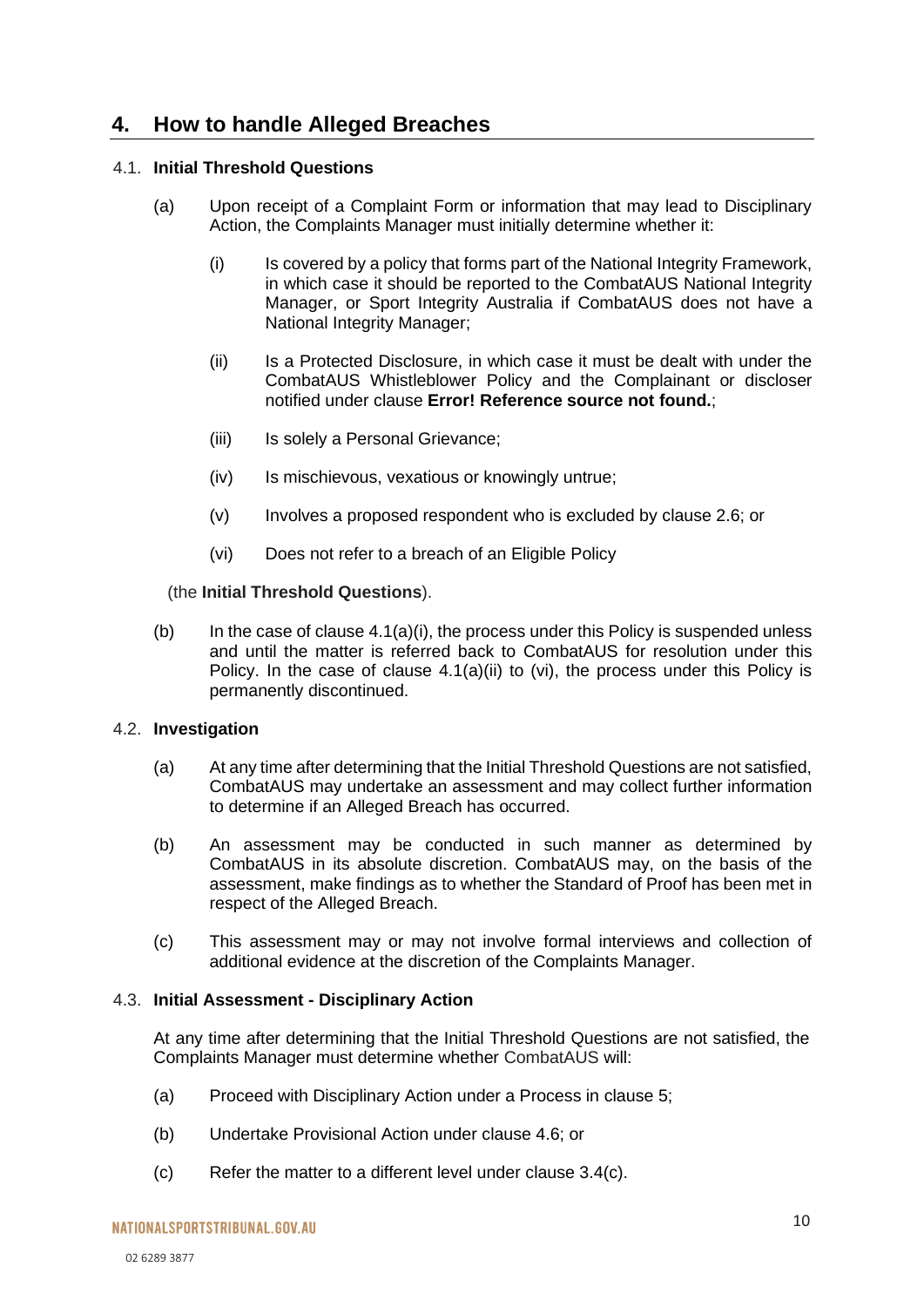Clause [4.4](#page-10-1) does not apply to Disciplinary Action.

#### <span id="page-10-1"></span>4.4. **Initial Assessment - Complaint**

- (a) The Complaints Manager must determine whether a complaint:
	- (i) Was lodged using a fully completed Complaint Form; and
	- (ii) Is a Complaint for the purposes of this Policy,

#### (the **Initial Assessments**).

- (b) The Complaints Manager has absolute discretion to determine whether a Complaint is excluded under clause [2.4,](#page-5-3) and their decision will be final and binding. In making a determination under this clause, the Complaints Manager may seek any further information, or make such further enquiries, as necessary.
- (c) If either of the Initial Assessments are not satisfied, the Complaints Manager must proceed to clause **Error! Reference source not found.**[\(ii\).](#page-10-2)
- (d) If both the Initial Assessments are satisfied, the Complaints Manager must determine whether the Complaint has been submitted to the correct level, considering the factors outlined in clause [3.3](#page-8-0)[\(b\),](#page-8-2) and then (if yes) proceed to clause [5.1](#page-11-1) or (if not) clause [3.3](#page-8-0)[\(c\).](#page-8-3)

#### 4.5. **Notification to Parties**

- <span id="page-10-2"></span>(a) If the Complaint:
	- (i) Satisfies any of the Initial Threshold Questions, the Complaints Manager must notify the Complainant of the applicable procedure to be used by CombatAUS to deal with the Complaint; or
	- (ii) Does not satisfy the Initial Assessment, the Complaints Manager must notify the Complainant of the defect(s) in the complaint, and whether or not it can proceed under this Policy after modification of the complaint,

as soon as reasonably possible after the Complaints Manager determines the Initial Threshold Questions.

- (b) The Complaints Manager will communicate with the Complainant and the Respondent at appropriate times to keep them informed until a Process is chosen under clause [5.1](#page-11-1) or no Process is to be taken against the Alleged Breach, and may at any appropriate stage:
	- (i) notify the Respondent that a Complaint has been received and is being assessed; and/or
	- (ii) notify the Respondent that a potential breach of an Eligible Policy is being assessed.

#### <span id="page-10-0"></span>4.6. **Provisional Action**

(a) Where an Alleged Breach makes allegations concerning conduct that in the Complaints Manager's opinion: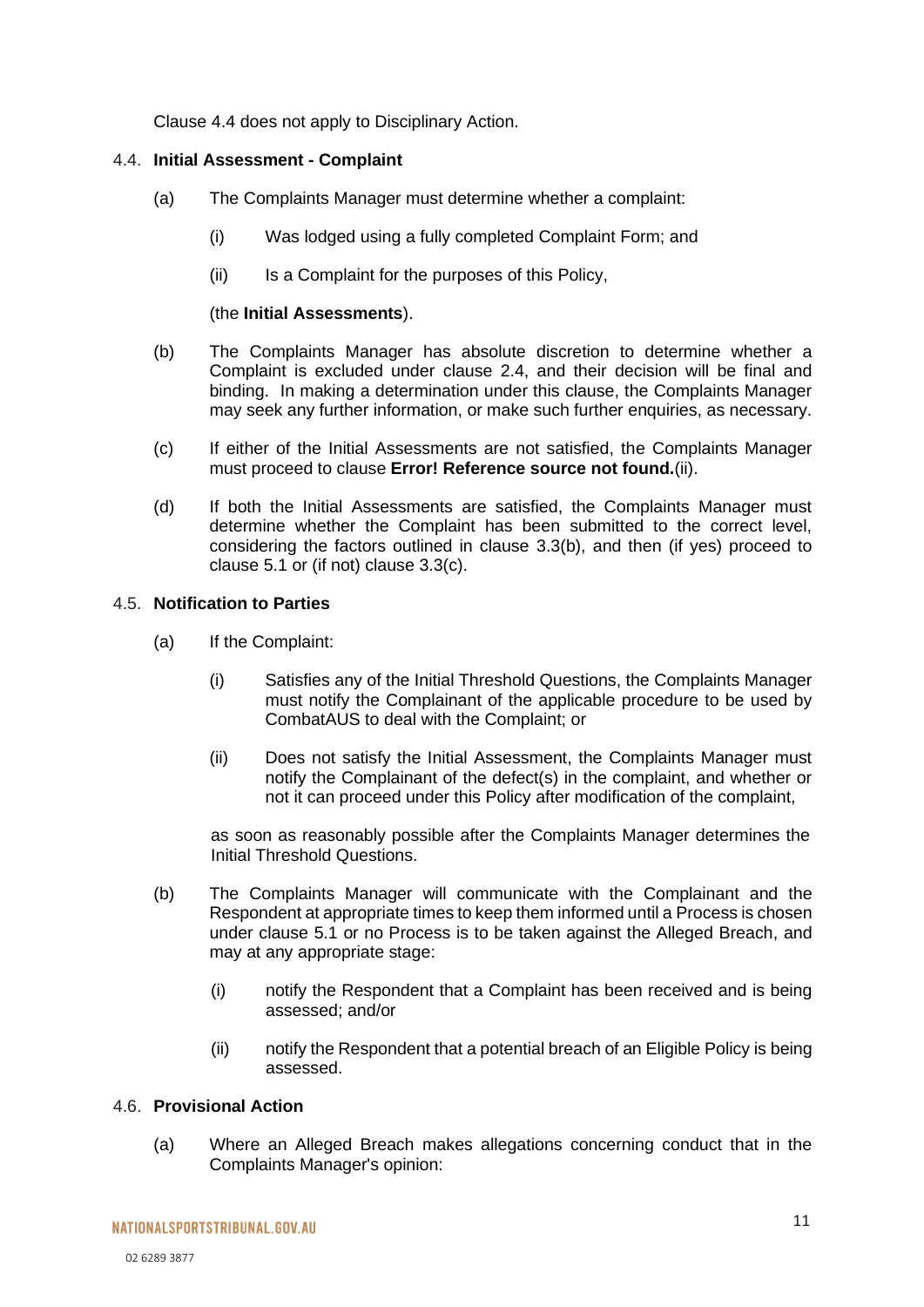- (i) Has resulted in or may result in, or cause, serious criminal charges (that is, a charge under any Commonwealth or State/Territory criminal law that is punishable by imprisonment for a maximum period of five years or more) to be laid against the Respondent; and/or
- (ii) Suggests there is a further or ongoing risk of harm being suffered by one or more persons involved in CombatAUS Activity,

the Complaints Manager may refer the Alleged Breach to the Decision Maker to determine, in the Decision Maker's absolute discretion, whether any Provisional Action(s) will be undertaken by CombatAUS. The Complaints Manager will ensure that CombatAUS implements the Provisional Action as soon as reasonably possible.

- (b) Provisional Action includes, but is not limited to, suspension, restriction of duties or temporary redeployment, suspension or restriction of rights, privileges or benefits, or any other action(s) at the discretion of the Decision Maker, including seeking advice from CombatAUS.
- (c) In the event that Provisional Action is imposed a Respondent may seek to have that decision reviewed only by an expedited hearing convened in accordance with clause 6. An expedited hearing convened under this clause shall only consider the decision to impose the Provisional Action and will not consider the merits of the Alleged Breach.

## <span id="page-11-0"></span>**5. Resolving Alleged Breaches**

#### <span id="page-11-1"></span>5.1. **Determine chosen Process**

- (a) After conducting its assessment of the Alleged Breach, CombatAUS will:
	- (i) Make findings as to whether, to the requisite Standard of Proof, the Alleged Breach is:
		- (A) Substantiated;
		- (B) Unsubstantiated; or
		- (C) Unable to be substantiated;
	- (ii) Make a determination as to the Process to be applied to attempt to resolve the Alleged Breach under this clause [5,](#page-11-0) which will be:
		- (A) Alternative Dispute Resolution;
		- (B) Warning Procedure; or
		- (C) Breach Offer,

as well as whether External Referral is appropriate.

(b) The Complaints Manager has sole and absolute discretion to determine the chosen Process under this clause [5.1,](#page-11-1) however may consult with other representatives of CombatAUS (including the Decision Maker) as required.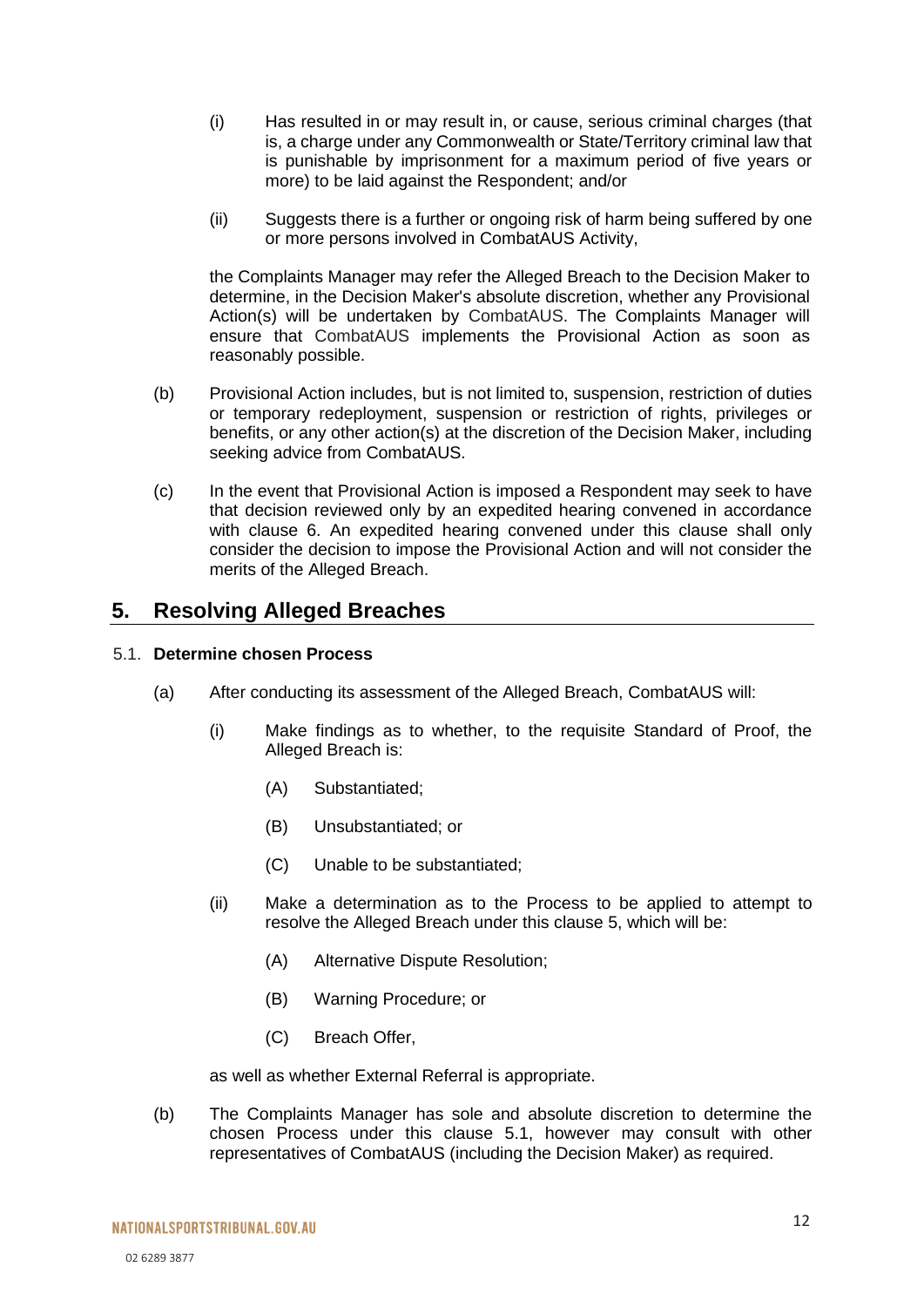- (c) The Complaints Manager may, at their absolute discretion, seek further information from any person, including conducting further investigation under clause [4.2.](#page-9-2)
- (d) The Complaints Manager is responsible for communicating with the Complainant, Respondent, CombatAUS and/or Relevant Organisations (where applicable) and for ensuring that the Process is implemented.
- (e) The Complaints Manager may at any time externally refer the Alleged Breach in accordance with clause [5.5.](#page-15-0)

#### <span id="page-12-1"></span><span id="page-12-0"></span>5.2. **Alternative Dispute Resolution**

- (a) If the Complaints Manager considers the Alleged Breach may appropriately be resolved through Alternative Dispute Resolution, they may:
	- (i) For Complaints, seek the consent of both the Complainant and Respondent in writing; or
	- (ii) For Disciplinary Action, seek the consent of the Respondent in writing.
- <span id="page-12-2"></span>(b) If the necessary parties under clause [5.2](#page-12-0)[\(a\)](#page-12-1) agree to Alternative Dispute Resolution, the CombatAUS Complaints Manager must:
	- (i) If an NST Eligible Matter, refer the Alleged Breach to mediation, conciliation or case appraisal in the NST; or
	- (ii) If neither an NST Eligible or NST Excluded Matter, apply to the NST CEO for approval to refer the Alleged Breach to mediation, conciliation or case appraisal in the NST, failing which it will be dealt with under clause [5.2\(](#page-12-0)b)(ii)(C); or
	- (iii) If the NST cannot deal with the matter, refer the Alleged Breach to internal or external mediation or conciliation.
- (c) CombatAUS is responsible for making the application for Alternative Dispute Resolution at the NST. The application fee may be paid by one party, or by the parties together, apportioned as agreed between them. Service Charges may also be payable to the NST, which will be negotiated as between the parties to the dispute and the NST, and determined by the NST CEO.
- (d) Where the Alternative Dispute Resolution process is facilitated by CombatAUS or external provider, payment for the facilitator's fee will be agreed before the process commences and will be apportioned evenly between the parties (unless otherwise agreed between the parties). The process will be undertaken in accordance with the rules prescribed by CombatAUS or external provider.
- (e) If the Alleged Breach is resolved through Alternative Dispute Resolution under this clause, the Complaints Manager must proceed to clause [8.3.](#page-21-1)
- $(f)$  If:
	- (i) Either the Complainant or Respondent does not consent to Alternative Dispute Resolution;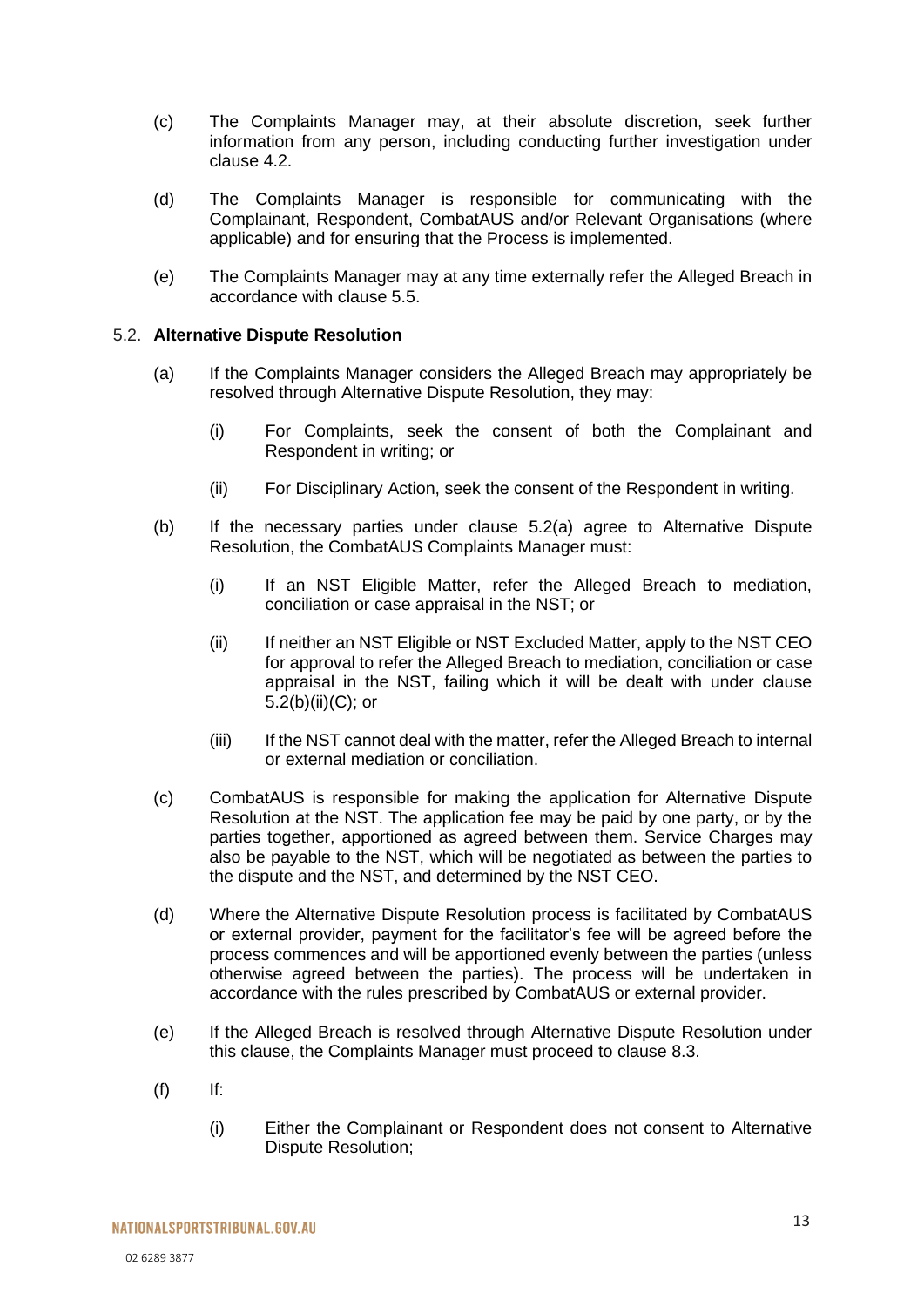- (ii) The Alleged Breach is not an appropriate matter for Alternative Dispute Resolution; or
- (iii) Alternative Dispute Resolution does not resolve the Alleged Breach,

the Complaints Manager must choose another Process under this Policy.

(g) Notwithstanding anything in this Policy, the Complaints Manager may, at any time with the consent of each of the Respondent and CombatAUS (if Disciplinary Action) or the Respondent, Complainant and CombatAUS (if a Complaint), refer the Alleged Breach for Alternative Dispute Resolution in accordance with clause [5.2](#page-12-0)[\(b\).](#page-12-2)

#### <span id="page-13-0"></span>5.3. **Warning Procedure**

- (a) The Warning Procedure may only be chosen where an Alleged Breach concerns conduct that, in the opinion of the Decision Maker:
	- (i) Is of a minor nature; and
	- (ii) If established, would likely only result in a warning being issued to the Respondent.
- (b) The Decision Maker may, in their absolute discretion, require the Complaints Manager to seek further information from any person, including by conducting further investigation under clause [4.2.](#page-9-2)
- (c) The Complaints Manager must notify the Respondent of the conduct, using the template letter set out in item 1 of Schedule 2. The letter must contain the following information:
	- (i) Details of the conduct and how it is alleged to have breached an Eligible Policy, including the section(s) of the Eligible Policy allegedly breached;
	- (ii) That, without CombatAUS finding any breach to be established, the CombatAUS is minded to warn the Respondent that the allegations would constitute a breach of the Eligible Policy, if proven;
	- (iii) An invitation to comment in writing as to whether such a warning should be issued or not; and
	- (iv) The timeframe in which to provide comment.
- (d) If the Respondent does not respond to the invitation to comment within the timeframe specified in the notification set out in clause 5.3(c), the Complaints Manager may issue a warning and notify the Respondent of that warning using the template letter set out in item 2 of Schedule 2.
- (e) The Decision Maker will take into account any comments provided by the Respondent in response to the notification set out in clause 5.3(c). The Decision Maker will determine whether issuing a warning is appropriate based on the Respondent's comments and, if so, will notify the Respondent of that warning using the template letter set out in item 2 of Schedule 2.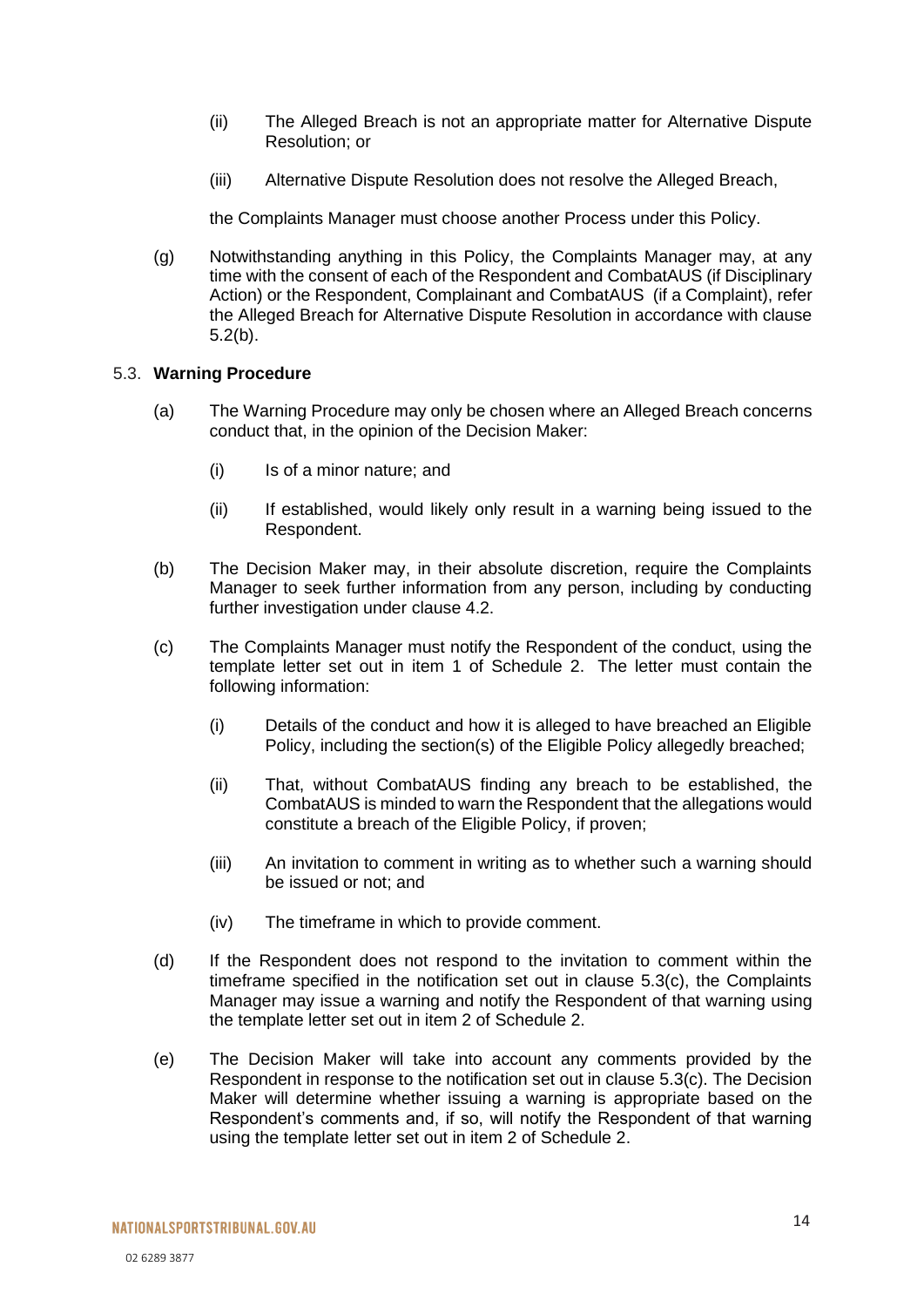#### <span id="page-14-1"></span><span id="page-14-0"></span>5.4. **Breach Offer**

- (a) If the Complaints Manager has determined Breach Offer is the most appropriate Process, the Complaints Manager must refer the Alleged Breach to the Decision Maker, who must:
	- (i) Determine the applicable Sanction that may in the Decision Maker's opinion be likely to apply if the Alleged Breach (or a complaint of a similar nature) was proven; and
	- (ii) Determine a discounted (reduced) Sanction to be offered to the Respondent, if any.
- (b) The Decision Maker may, at their absolute discretion, require the Complaints Manager to seek further information from any person to assist them to decide the appropriate Sanctions under clause [5.4](#page-14-0)[\(a\),](#page-14-1) including by conducting further investigation under clause [4.2.](#page-9-2)
- (c) The Complaints Manager must issue the Respondent with a breach notice, using the template letter set out in Schedule 3. The breach notice will:
	- (i) Notify the Respondent of details of the Alleged Breach, including the alleged conduct and relevant section(s) of the Eligible Policy allegedly breached;
	- (ii) State the proposed Sanction for the Alleged Breach and, if applicable, any proposed discounted Sanction;
	- (iii) State that the Sanction is to be publicly disclosed (if applicable);
	- (iv) State that the Respondent has a right to a hearing in relation to the Alleged Breach and/or the proposed Sanction;
	- (v) State that the Respondent may admit the Alleged Breach, waive their right to a hearing and accept the proposed Sanction or proposed discounted Sanction (if applicable);
	- (vi) State that if the Respondent does not respond within 14 days of receipt of the Breach Notice, they will be deemed to have admitted the Alleged Breach, waived their right to a hearing and accepted the proposed Sanction;
	- (vii) State that any response to the Breach Notice must be made to CombatAUS, and provide the Respondent with the contact details of the relevant Complaints Manager; and
	- (viii) Be provided to the Respondent CombatAUSand Relevant Organisation (if applicable).
- (d) In response to the breach notice, a Respondent may:
	- (i) Admit the Alleged Breach, waive their right to a hearing and accept the proposed Sanction or proposed discounted Sanction;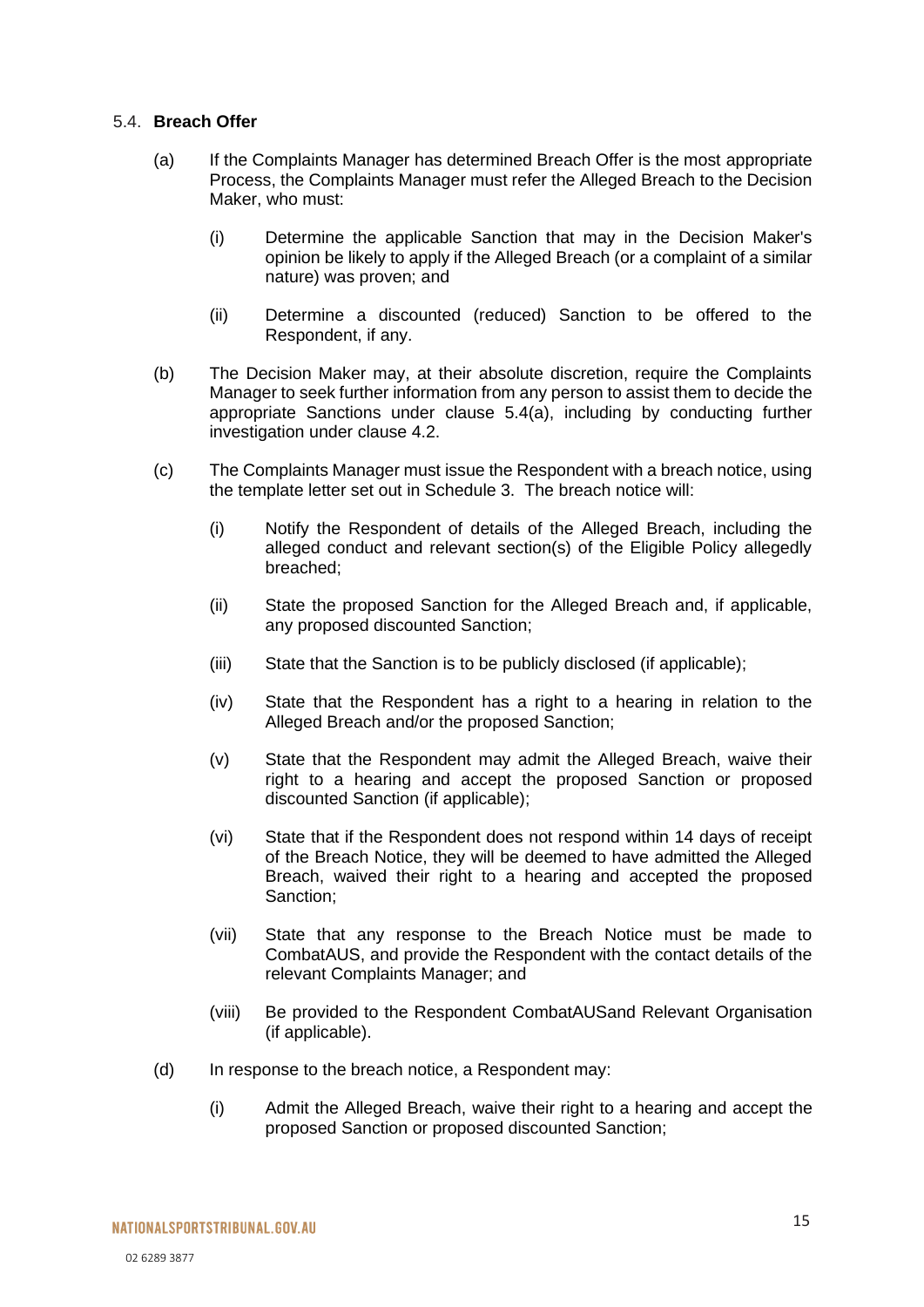- (ii) Dispute the Alleged Breach and/or proposed Sanction, in which case the Alleged Breach will be referred to a Hearing Tribunal under this Policy; or
- (iii) Not respond, in which case they will be deemed to have admitted the Alleged Breach, waived their right to a hearing and accepted the proposed Sanction.
- (e) A Respondent has 14 days from receipt of the breach notice to notify the relevant Complaints Manager of their decision.
- (f) Where a Respondent admits the Alleged Breach, waives their right to a hearing and accepts the Sanction, or is deemed to have done so, the Complaints Manager must take all necessary steps to impose and implement the Sanction (if applicable) and proceed to finalising the matter in accordance with clause [7.](#page-18-0)
- (g) If the Respondent disputes the Alleged Breach and/or Sanction, the CombatAUS Complaints Manager must:
	- (i) If an NST Eligible Matter, refer the Alleged Breach to the NST General Division; or
	- (ii) If neither an NST Eligible or NST Excluded Matter, apply to the NST CEO for approval to hear the matter in the NST General Division, failing which it must be dealt with under clause  $5.4(g)(ii)(C)$ ; or
	- (iii) If the NST cannot deal with the matter, refer the Alleged Breach to an Internal Tribunal.
	- (h) Where an application to the NST for arbitration is made, CombatAUS is responsible for making the application. The application fee may be paid by one party, or by the parties together, apportioned as agreed between them. Service Charges may also be payable to the NST, which will be negotiated as between the parties to the dispute and the NST at the Preliminary Conference, and determined by the NST CEO.

#### <span id="page-15-0"></span>5.5. **External Referral**

- (a) The Complaints Manager may, at any time before or while dealing with an Alleged Breach under this Policy, refer the Alleged Breach to an external organisation (such as Sport Integrity Australia, a law enforcement or regulatory authority, a child protection agency, State/Territory fair trading authority, or the Australian Securities & Investments Commission).
- (b) If an external referral is made, the Complaints Manager may suspend the chosen Process pending external resolution. The Complaints Manager must notify the Complainant (if any) and Respondent in writing of any such decision unless directed not to do so by the external referral organisation.
- (c) If the Process is suspended due to an external referral, the Complaints Manager must refer the Alleged Breach to the Decision Maker to determine whether any Provisional Action should be taken against the Respondent under clause [4.6.](#page-10-0)
- (d) If the Alleged Breach is not resolved by the external referral organisation and is referred back to the Complaints Manager, the Complaints Manager may resume the Process.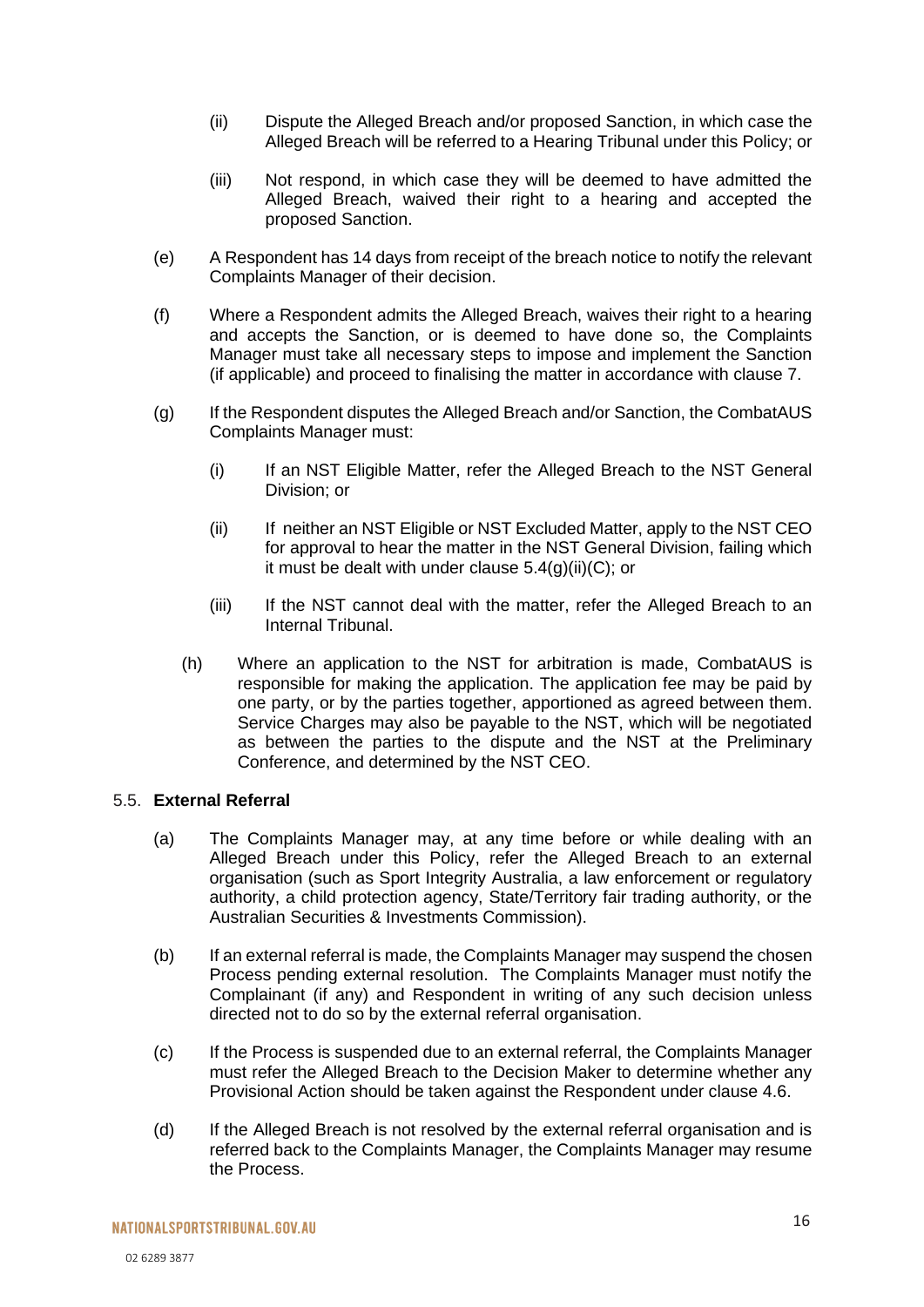#### <span id="page-16-0"></span>5.6. **Sanctions**

- (a) Where a Respondent is found to have committed a breach of an Eligible Policy, the Decision Maker, NST and the Hearing Tribunal (if applicable) have absolute discretion to determine the appropriate Sanction imposed on a Respondent, including as to whether a combination of measures is to be imposed, and the terms and the period of any measures.
- (b) Without limiting the discretion in clause [5.6\(](#page-16-0)a), the Sanctions that may be imposed on a Respondent include, but are not limited to:
	- (i) A reprimand;
	- (ii) Verbal or written apology;
	- (iii) Direction to attend counselling or training to address their behaviour;
	- (iv) Suspended sentence and/or good behaviour period;
	- (v) Removal of accreditation;
	- (vi) Removal of awards (such as life membership);
	- (vii) Exclusion from a particular event or events, competition or activity;
	- (viii) Suspension of membership of or agreement with CombatAUS;
	- (ix) Suspension from such activities or events held by or under the auspices of CombatAUS or other Relevant Organisation;
	- (x) Suspension for a specified period and/or termination of any rights, privileges and benefits provided by CombatAUS;
	- (xi) Expulsion from CombatAUS; and/or
	- (xii) Any other form of discipline that is considered appropriate.
- (c) Without limiting the discretion afforded in clause [5.6\(](#page-16-0)a), the following factors will be considered when determining the appropriate Sanction:
	- (i) The nature and seriousness of the behaviour or incidents;
	- (ii) The considerations (if any) of the Complainant;
	- (iii) The contrition, or lack thereof, of the Respondent;
	- (iv) Any Provisional Action taken in relation to the Alleged Breach;
	- (v) The effect of the Sanction on the Respondent including any personal, professional or financial consequences;
	- (vi) If there have been relevant prior warnings or disciplinary action against the Respondent; and
	- (vii) If there are any aggravating or mitigating circumstances.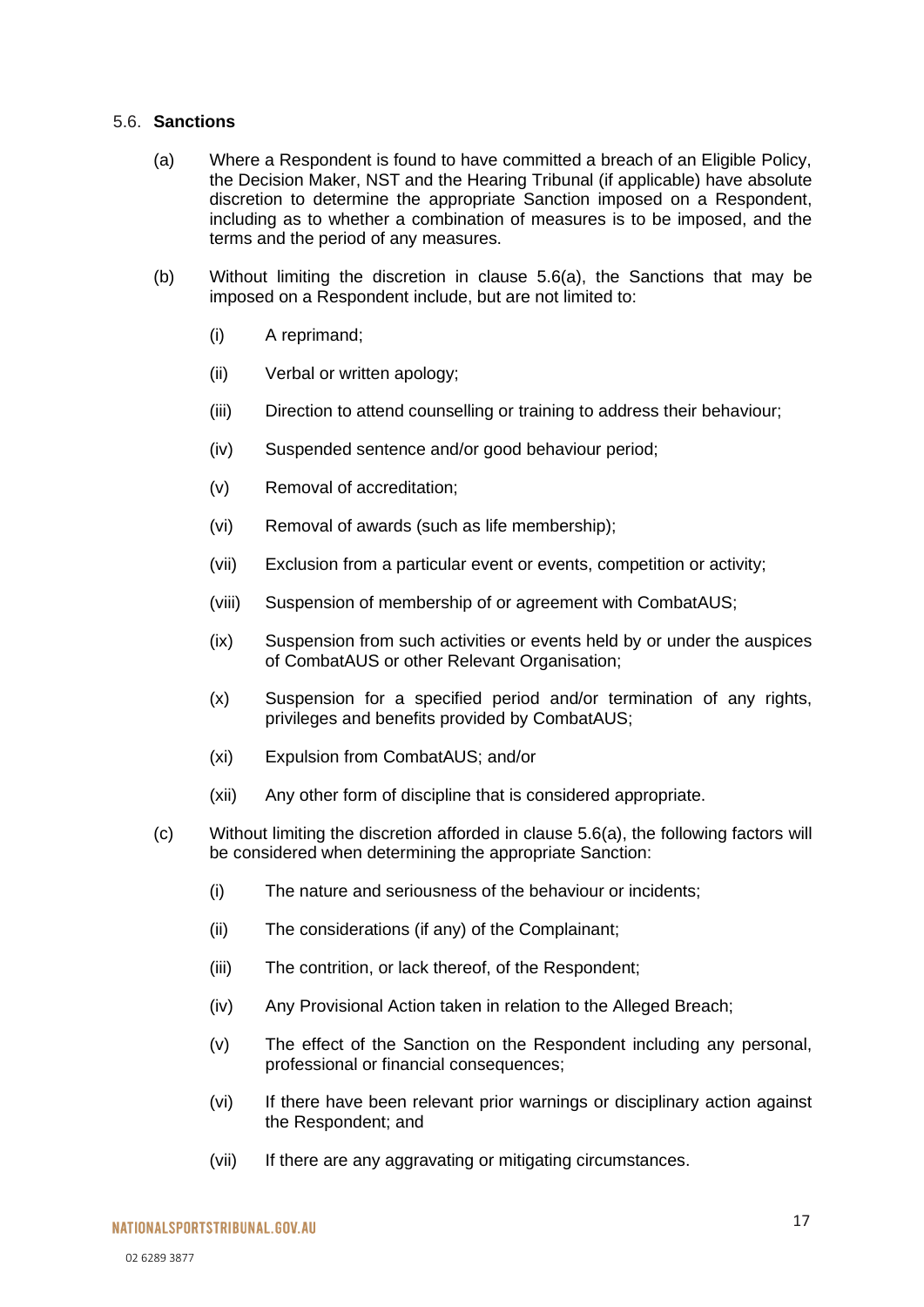- (d) If there is more than one breach of an Eligible Policy, where appropriate, the Sanction may be imposed having regard to all of the breaches considered together, and the seriousness of the overall conduct in question.
- (e) Sanctions imposed under this Policy shall commence from the date of the decision, unless otherwise directed.

#### 5.7. **Recognition of decisions**

Any Provisional Action or final adjudications on an applicable Sanction under this Policy shall be recognised and respected by all other Relevant Organisations automatically upon receipt of notice of the Provisional Action or Sanction without need for any further formality. Each Relevant Organisation shall take all steps legally available to it to enforce and give effect to the Sanction.

## <span id="page-17-0"></span>**6. Hearing Tribunals**

#### <span id="page-17-1"></span>6.1. **Arbitration in the NST**

- (a) If arbitration is sought in the NST General Division, the NST:
	- (i) Will determine whether the Provisional Action imposed is disproportionate; or
	- (ii) Will arbitrate the Alleged Breach, determine whether a Sanction be imposed and, if so, what Sanction in accordance with clause [5.6.](#page-16-0)
- <span id="page-17-2"></span>(b) The procedure for an arbitration in the NST will be in accordance with the NST Legislation.

#### <span id="page-17-3"></span>6.2. **Internal Tribunal**

- (a) If an Internal Tribunal is required, the CombatAUS Complaints Manager must convene an Internal Tribunal to:
	- (i) Determine whether the Provisional Action imposed is disproportionate; or
	- (ii) Arbitrate the Alleged Breach, determine whether a Sanction be imposed and, if so, what Sanction in accordance with clause [5.6.](#page-16-0)
- (b) An Internal Tribunal convened under this clause will comply with the tribunal procedure outlined in Schedule 4.

#### 6.3. **Notification of Hearing Tribunal decision**

The Hearing Tribunal will notify the parties of the decision in accordance with its relevant procedures (including the procedure in Schedule 4 for the Internal Tribunal) and the CombatAUS Complaints Manager must, subject to any appeal under clause 7, comply with clause 8.3.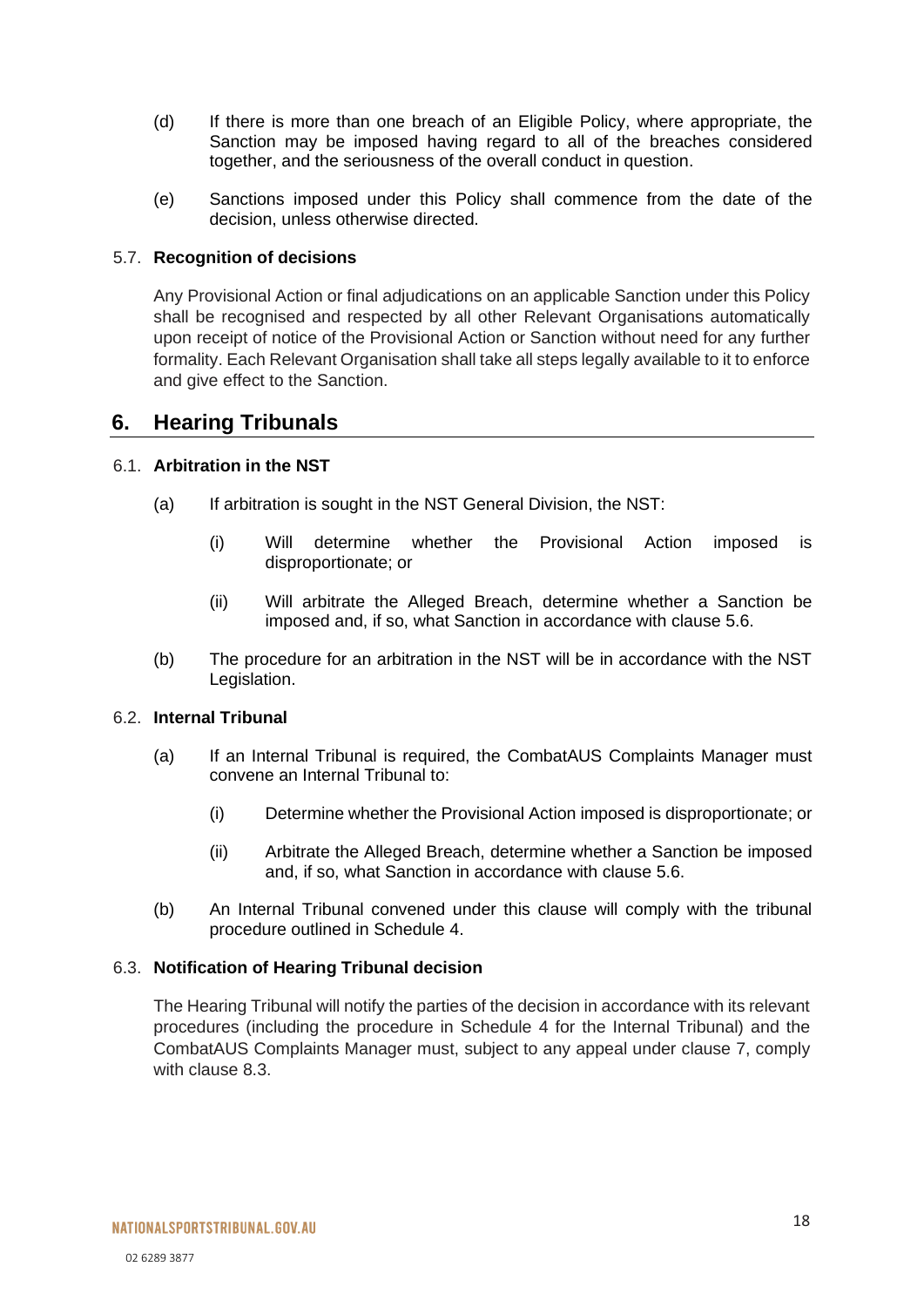# <span id="page-18-0"></span>**7. Appeals**

#### 7.1. **Decisions subject to appeal**

- (a) A decision of a Hearing Tribunal under clauses  $6.1(a)(ii)$  or  $6.2(a)(ii)$  may be appealed as set out in this clause 7.
- (b) A decision of a Hearing Tribunal under clauses  $6.1(a)(i)$  or  $6.2(a)(i)$  is not subject to appeal.

#### 7.2. **Persons entitled to appeal**

The following persons are entitled to appeal the decision of a Hearing Tribunal under clauses [6.1\(](#page-17-1)a)(ii) or [6.2\(](#page-17-3)a)(ii) of this Policy (each an **Appellant**):

- (a) A Respondent; or
- (b) CombatAUS if it has managed the Process that is the subject of the Hearing Tribunal.

#### <span id="page-18-2"></span>7.3. **Grounds of Appeal**

The decision of a Hearing Tribunal can only be appealed on the following Grounds of Appeal:

- (a) The Hearing Tribunal failed to abide by this Policy and/or the NST Legislation (as the case may be) and such failure resulted in a denial of natural justice; and/or
- (b) No reasonable decision maker in the position of the Hearing Tribunal, based on the material before them, could reasonably make such a decision.

#### <span id="page-18-1"></span>7.4. **Notice of Appeal**

- (a) To submit a valid notice of appeal, an Appellant must, within 14 days of the date of receipt of the decision made by the Hearing Tribunal:
	- (i) If the Hearing Tribunal was the NST General Division:
		- (A) Lodge an 'Application for an Appeal' form with the NST, which must state in full their Grounds of Appeal;
		- (B) Pay the requisite application fee; and
		- (C) Serve, by email, by post, or physically, on the other party to the appeal a copy of the 'Application for an Appeal'; or
	- (ii) If the Hearing Tribunal was an Internal Tribunal:
		- (A) If the Alleged Breach is an NST Excluded Matter:
			- 1. Lodge with the CombatAUS Complaints Manager the Notice of Appeal stating they wish to appeal, which states in full their Grounds of Appeal, including any relevant documents as annexures;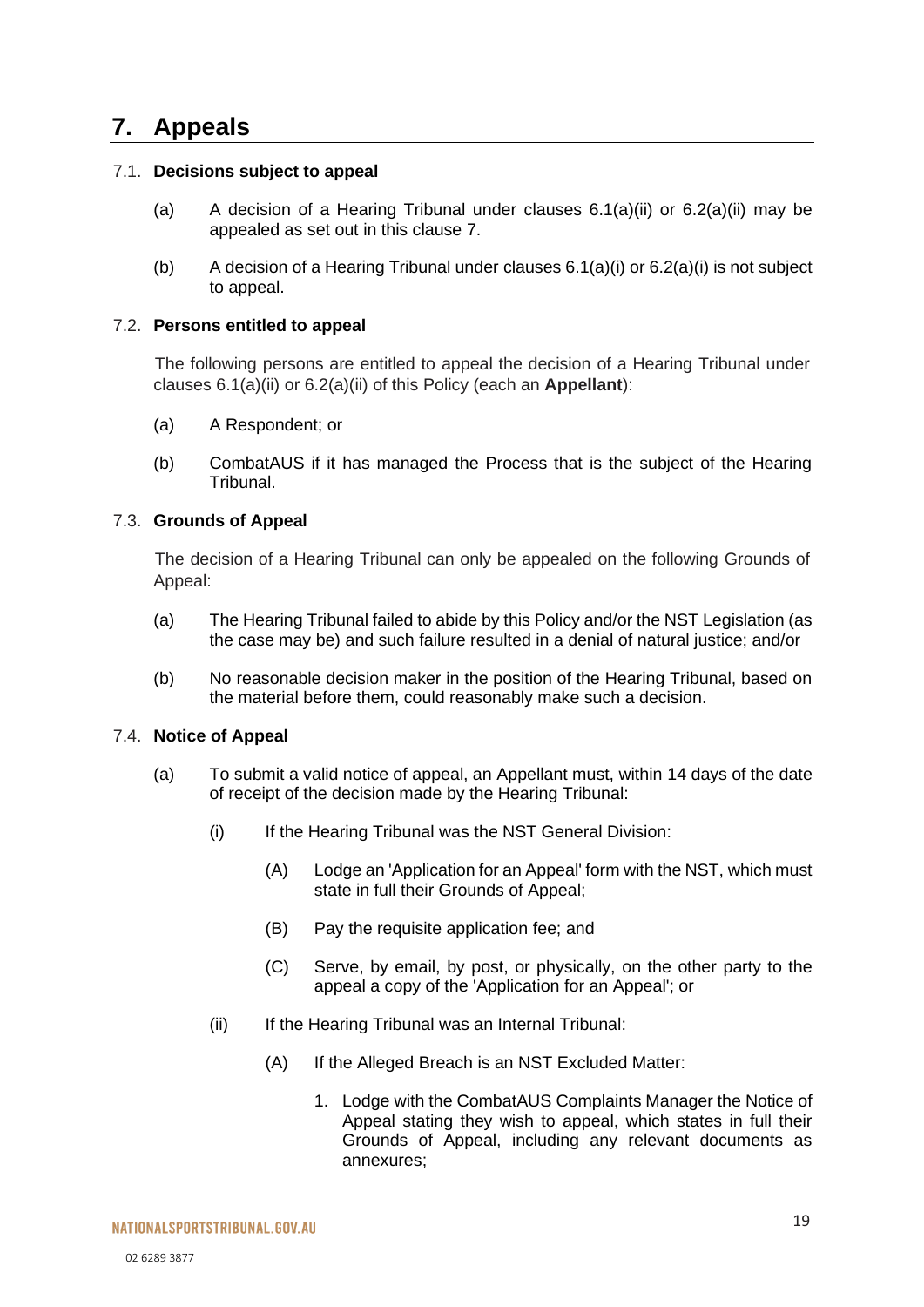- 2. Pay the appeal fee as set from time to time by CombatAUS; and
- 3. Serve, by email, by post, or physically, on the other party to the appeal a copy of the Notice of Appeal on the other parties; or
- (B) If the Alleged Breach is either an NST Eligible Matter, or not an NST Excluded Matter:
	- 1. Lodge an 'Application for an Appeal' form with the NST, which must state in full their Grounds of Appeal;
	- 2. Pay the requisite application fee; and
	- 3. Serve, by email, by post, or physically, on the other party to the appeal a copy of the 'Application for an Appeal',

(together, a **Notice of Appeal**).

- (b) If an appeal is lodged under:
	- $(i)$  Clause [7.4\(](#page-18-1)a) $(i)$ , the matter must be dealt with in the NST Appeals Division;
	- (ii) Clause  $7.4(a)(ii)(A)$ , the matter must be dealt with by an Internal Appeals Tribunal;
	- (iii) Clause [7.4\(](#page-18-1)a)(ii)(B) and it is neither an NST Eligible or NST Excluded Matter, may apply to the NST CEO for approval, and if the NST CEO does not approve the matter, it must be dealt with by an Internal Appeals Tribunal; or
	- (iv) Clause [7.4\(](#page-18-1)a)(ii)(B) and it is an NST Eligible Matter, it must be dealt with by the NST Appeals Division.

#### 7.5. **Appeals in the NST Appeals Division**

- (a) If an Appellant lodges a valid Notice of Appeal in the NST Appeals Division, the NST will determine the matter.
- (b) The procedure for an appeal in the NST Appeals Divisions will be in accordance with clause [7.4](#page-18-1) and the NST Legislation.

#### <span id="page-19-1"></span>7.6. **Internal Appeals Tribunal**

- (a) If an Appellant lodges a valid Notice of Appeal to be dealt with by an Internal Appeals Tribunal, the Internal Appeals Tribunal will determine the matter.
- (b) The procedure for an appeal in an Internal Appeals Tribunal will be in accordance with clause [7.4](#page-18-1) and Schedule 5.

#### <span id="page-19-0"></span>7.7. **Determination for Appeal Tribunal**

The Appeals Tribunal's arbitration of the appeal: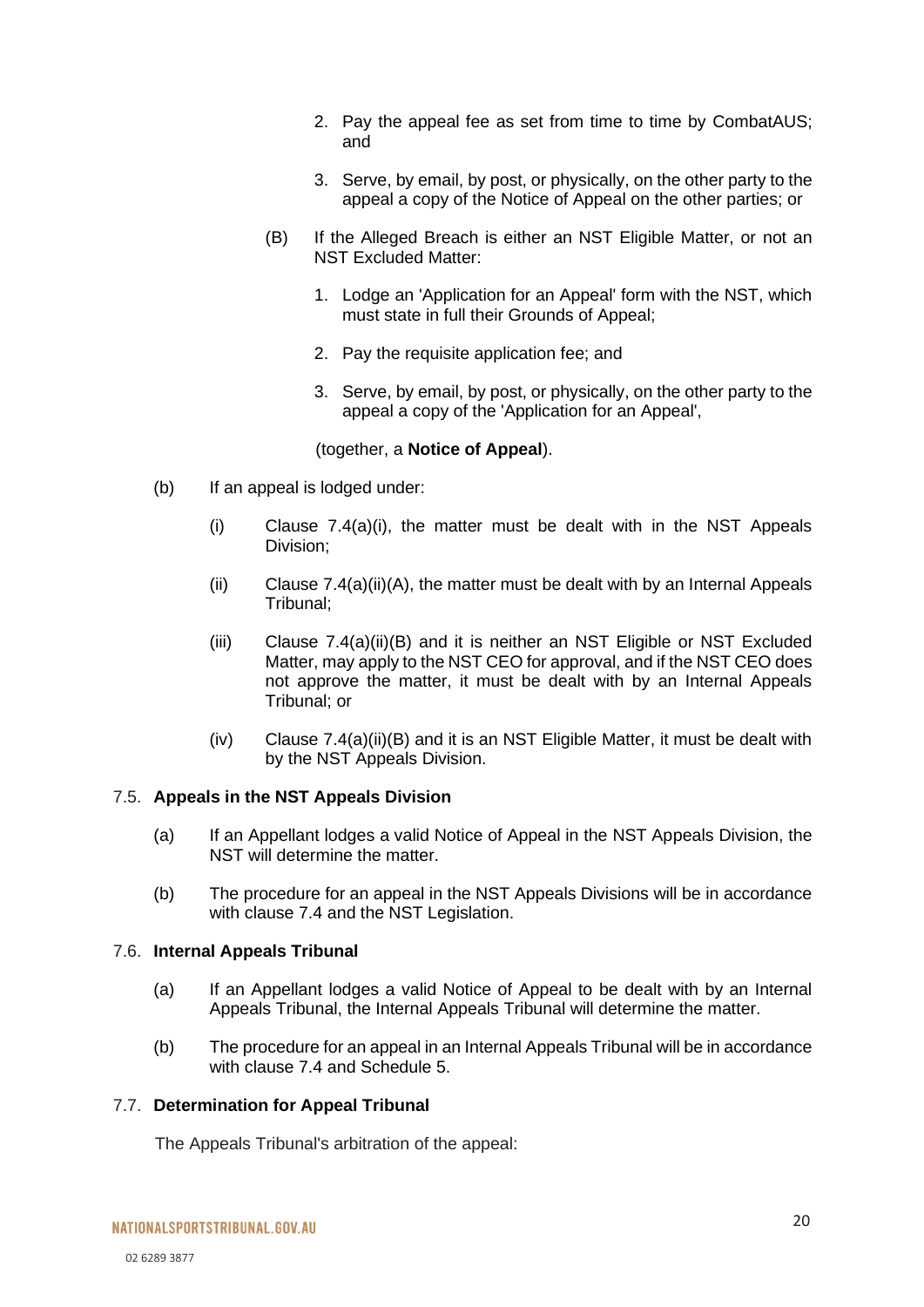- (a) Must determine, to the Standard of Proof, whether one or both Grounds of Appeal (as applicable) are proven, and must not rehear the matter or the facts of the Alleged Breach; and
- (b) May result in the Appeals Tribunal:
	- (i) Dismissing the appeal;
	- (ii) Upholding the appeal;
	- (iii) Imposing any of the Sanctions set out in clause [5.6;](#page-16-0)
	- (iv) Reducing, increasing or otherwise varying any Sanction imposed by the Hearing Tribunal under the Policy,

in accordance with clause [7.7\(](#page-19-0)a) but otherwise in such manner as it thinks fit.

#### 7.8. **Notification of Appeal Tribunal decision**

The Appeal Tribunal will notify the parties to the proceeding of the decision in accordance with its relevant procedures, after which the CombatAUS Complaints Manager will proceed to finalise the matter in accordance with clause [8.3.](#page-21-1)

## <span id="page-20-0"></span>**8. Finalising Alleged Breaches**

#### 8.1. **Finalisation of Process**

- (a) A Process will be finalised, and an outcome reached when:
	- (i) Warning Procedure when CombatAUS notifies the relevant parties of its determination under clause [5.3;](#page-13-0)
	- (ii) Breach Offer where the Respondent admits the Alleged Breach, waives their right to a hearing and accepts the Sanction, or is deemed to have done so under clause [5.4\(](#page-14-0)d);
	- (iii) Hearing Tribunal where the parties to the proceeding are notified of the decision and no appeal has been filed; or
	- (iv) Appeal Tribunal where the parties to the proceeding are notified of the decision.
- (b) Once the applicable Process (including any appeal) under this Policy has concluded, the decision is final and binding on all parties involved and there is no further right of appeal to any external body or tribunal.

#### 8.2. **Notification of outcome**

- (a) When a Process is finalised, the CombatAUS Complaints Manager must notify the Complainant (if any) and Respondent of the outcome of an Alleged Breach, in writing, unless otherwise provided for in this Policy.
- (b) CombatAUS may, as required, disclose the matters referred to in clause [2.7\(](#page-6-0)b).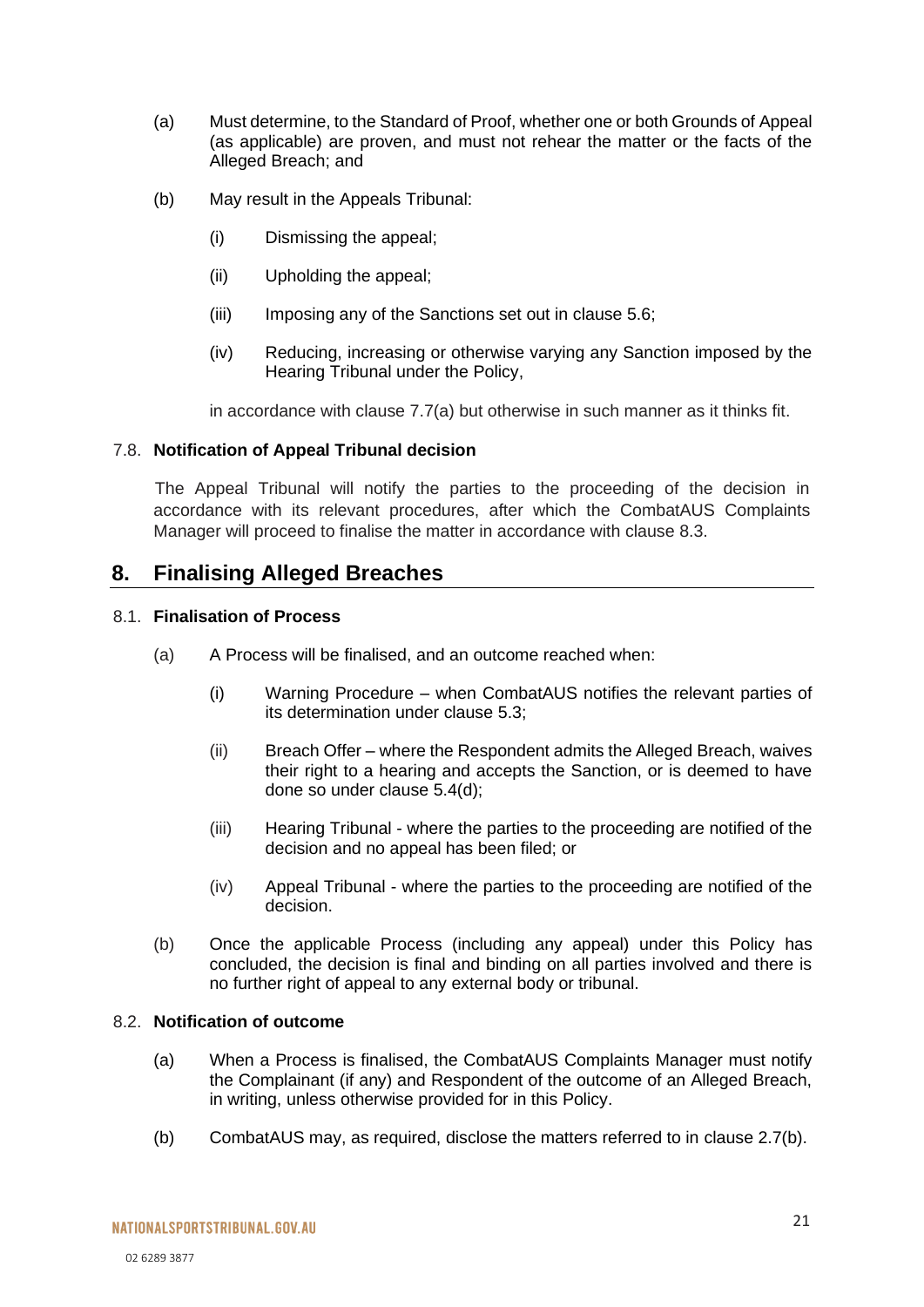#### <span id="page-21-1"></span>8.3. **Recording decisions and outcomes**

- (a) CombatAUS shall keep records of all Alleged Breaches in keeping with the template register provided in Annexure A, for a minimum of 7 years from the date the Process is finalised for an Alleged Breach under this Policy. Records will include at a minimum a record, including dates where relevant, of:
	- (i) The Alleged Breach;
	- (ii) The Complainant;
	- (iii) The Respondent;
	- (iv) The Process;
	- (v) The Outcome; and
	- (vi) Any Sanctions and/or Provisional Action imposed.
- (b) Records must be maintained in a secure and confidential place, which may be electronically.

## <span id="page-21-0"></span>**9. Interpretation and other information**

#### 9.1 **Commencement**

This Policy commences on the date outlined on the front cover (**Commencement Date**).

#### 9.2 **Prior Alleged Breaches**

Alleged Breaches relating to conduct which occurred prior to the Commencement Date:

- (a) Must be dealt with under the policies and processes of CombatAUS existing at the time the complaint was made, regardless of where that Complaint is at in that process;
- (b) Cannot be resubmitted to CombatAUS under this Policy; and
- (c) Are not subject to any appeal under this Policy.

#### 9.3 **Requirements for CombatAUS**

CombatAUS must adopt and implement this Policy as their complaints management policy for complaints arising under all Eligible Policies.

#### 9.4 **Interpretation**

- (a) Any document required to be provided under this Policy may be given by:
	- (i) sending it to an email or other electronic address, or to a postal address, nominated by the recipient party; or
	- (ii) email, post or hand delivering it to that party's registered office.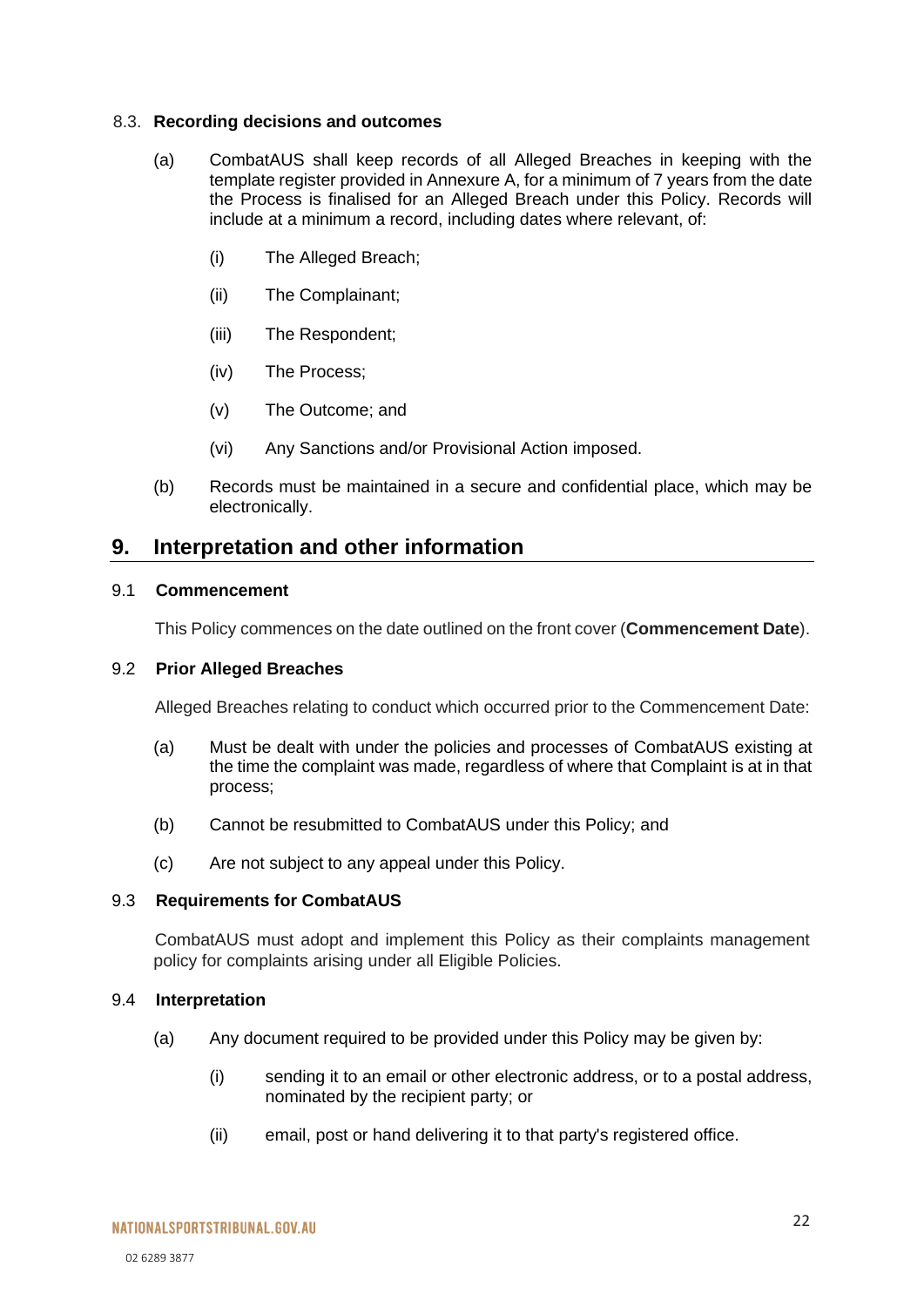- (b) A document is taken to have been received under this Policy if sent by email or other electronic transmission, on the date of transmission, or if hand delivered, on the date of delivery or if sent by post, 5 business days after it was sent.
- (c) Relevant Persons are responsible for keeping their contact details up to date with CombatAUS. Delivery to the last known address is sufficient in circumstances where the current whereabouts of a Relevant Person is not known.

#### 9.5 **Amendment**

- (a) CombatAUS may amend this Policy from time to time and must make the new version available on its website as soon as possible, including the date on which any amendments take effect.
- (b) Any Alleged Breach under this Policy which is not finalised at the time of an amendment to this Policy will continue to be processed under the substantive provisions of this Policy in force at the time CombatAUS receives the Complaint Form or commences the Disciplinary Action, unless CombatAUS and/or a Hearing Tribunal determines the principle of "lex mitior" appropriately applies in the circumstances.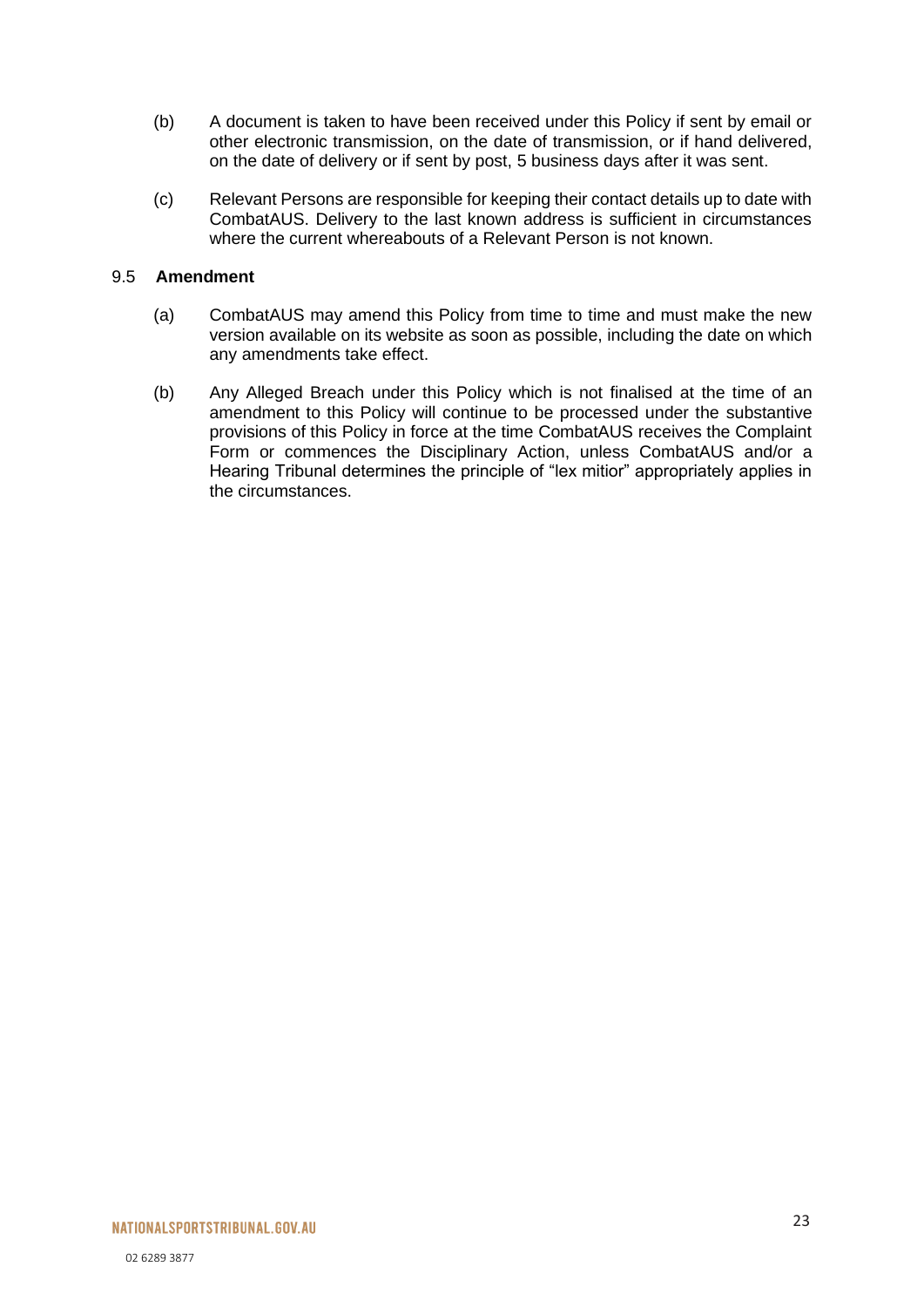## **SCHEDULE 1**

## **Complaint Form**

<span id="page-23-0"></span>

| <b>Internal Use Only</b>                            |                                                                                                                    |                                                                                                                                  |  |  |
|-----------------------------------------------------|--------------------------------------------------------------------------------------------------------------------|----------------------------------------------------------------------------------------------------------------------------------|--|--|
| Name of person<br>receiving Complaint               |                                                                                                                    | Date Complaint Form<br>Received:<br>$\sqrt{1}$                                                                                   |  |  |
| How was the Complaint<br>received                   |                                                                                                                    |                                                                                                                                  |  |  |
|                                                     | <b>Complainant to Complete</b>                                                                                     |                                                                                                                                  |  |  |
| Name of Complainant                                 | $\Box$ Over 18<br>$\Box$ Under 18                                                                                  |                                                                                                                                  |  |  |
| Complainant's contact<br>details                    | Phone:<br>Email:                                                                                                   |                                                                                                                                  |  |  |
| Complainant's<br>role/position within the<br>Sport  | $\Box$ Administrator (volunteer)<br>$\Box$ Parent<br>$\square$ Spectator<br>□ Support Personnel<br>$\Box$ Official | □ Board/Committee member<br>□ Athlete/player<br>□ Coach/Assistant Coach<br>$\square$ Employee (paid)<br>□ Other (Please Specify) |  |  |
| Name of person<br>complained about<br>(Respondent)  | □ Over 18                                                                                                          | $\Box$ Under 18                                                                                                                  |  |  |
| Respondent's<br>role/position                       | □ Administrator (volunteer)<br>$\Box$ Parent<br>$\Box$ Spectator<br>□ Support Personnel<br>$\Box$ Official         | □ Board/Committee member<br>□ Athlete/player<br>□ Coach/Assistant Coach<br>$\square$ Employee (paid)<br>□ Other (Please Specify) |  |  |
| Date/s of alleged<br>breach/es by<br>Respondent     |                                                                                                                    |                                                                                                                                  |  |  |
| Location/s of alleged<br>breach/es by<br>Respondent |                                                                                                                    |                                                                                                                                  |  |  |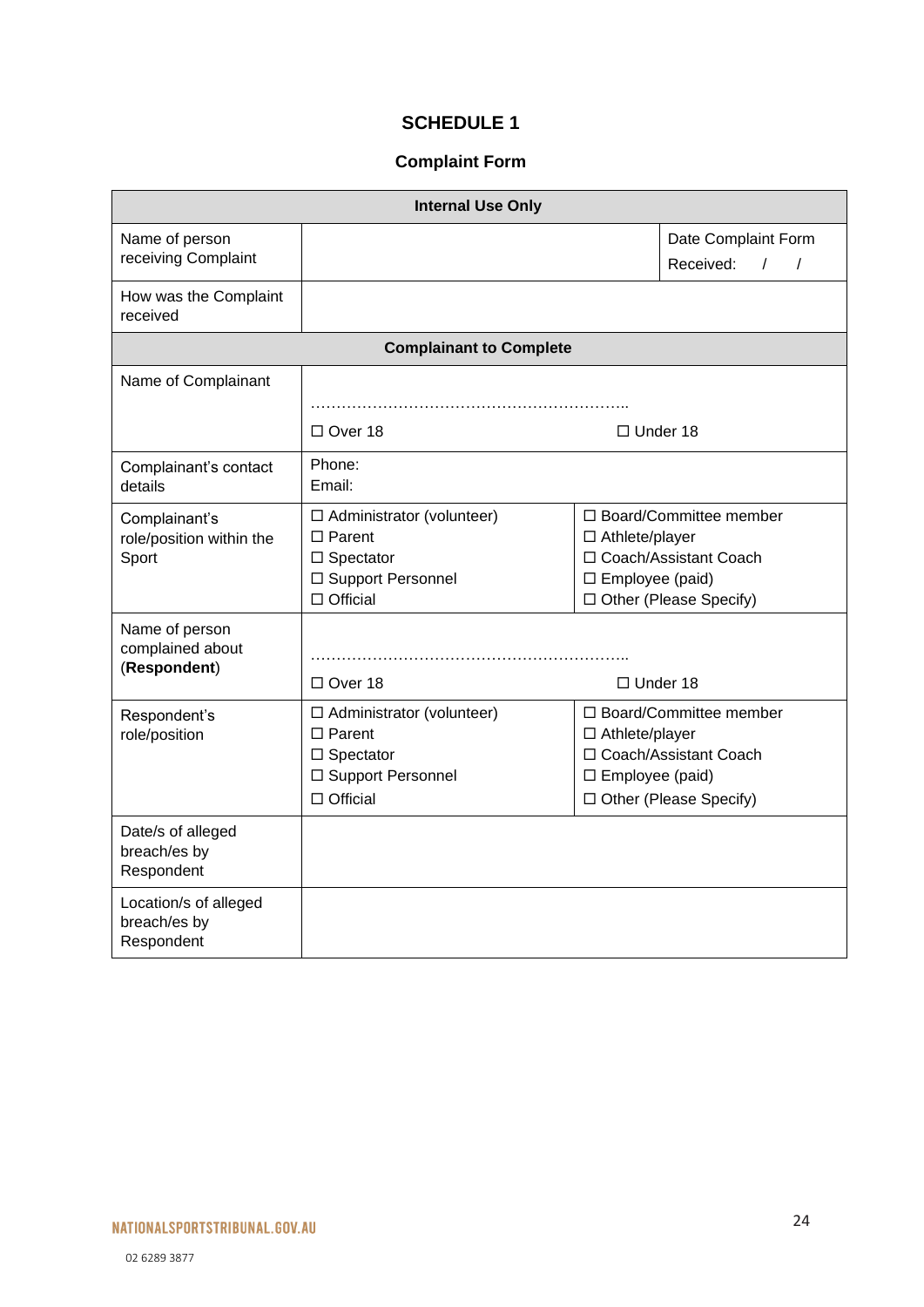| Description of alleged<br>breach by Respondent                                                                                                                                                                               |                                                                                                                                                                                                    |
|------------------------------------------------------------------------------------------------------------------------------------------------------------------------------------------------------------------------------|----------------------------------------------------------------------------------------------------------------------------------------------------------------------------------------------------|
| Please provide as much<br>information as possible,<br>including details of<br>who is involved,<br>describe what<br>happened and when,<br>and how you found out<br>about the breach -<br>attach further pages if<br>necessary |                                                                                                                                                                                                    |
| Witnesses (if any)                                                                                                                                                                                                           | Did anyone else witness this alleged breach by the Respondent?                                                                                                                                     |
|                                                                                                                                                                                                                              | $\Box$ Yes<br>$\square$ No<br>$\Box$ Not Sure                                                                                                                                                      |
|                                                                                                                                                                                                                              | If 'Yes', please list the witnesses and their contact details (if known):                                                                                                                          |
|                                                                                                                                                                                                                              | 1. Name:                                                                                                                                                                                           |
|                                                                                                                                                                                                                              | Phone:                                                                                                                                                                                             |
|                                                                                                                                                                                                                              | Email:                                                                                                                                                                                             |
|                                                                                                                                                                                                                              | 2. Name:                                                                                                                                                                                           |
|                                                                                                                                                                                                                              | Phone:<br>Email:                                                                                                                                                                                   |
|                                                                                                                                                                                                                              |                                                                                                                                                                                                    |
|                                                                                                                                                                                                                              | 3. Name:                                                                                                                                                                                           |
|                                                                                                                                                                                                                              | Phone:<br>Email:                                                                                                                                                                                   |
|                                                                                                                                                                                                                              |                                                                                                                                                                                                    |
| Level of the Sport at<br>which alleged breach                                                                                                                                                                                | NSO level where they relate to behaviour, an incident or circumstances<br>□<br>that occurred at or involve individuals operating at the NSO level;                                                 |
| occurred                                                                                                                                                                                                                     | SSA level where they relate to behaviour, an incident or<br>□<br>circumstances that occurred at or involve individuals operating at<br>the State (Territory) Sporting Association level; or        |
|                                                                                                                                                                                                                              | Affiliate level - where it relates to behaviour, an incident or<br>□<br>circumstances that occurred at or involve individuals operating at the<br>Affiliate level (Association/League/Club level). |
| Eligible policy that<br>Respondent has<br>allegedly breached                                                                                                                                                                 |                                                                                                                                                                                                    |
| Sections allegedly<br>breached                                                                                                                                                                                               |                                                                                                                                                                                                    |
| Does Complainant<br>consent to alternative<br>dispute resolution?                                                                                                                                                            | $\square$ Yes<br>$\square$ No                                                                                                                                                                      |
| Signed by Complainant                                                                                                                                                                                                        | Signature:                                                                                                                                                                                         |
|                                                                                                                                                                                                                              |                                                                                                                                                                                                    |
|                                                                                                                                                                                                                              | Date:                                                                                                                                                                                              |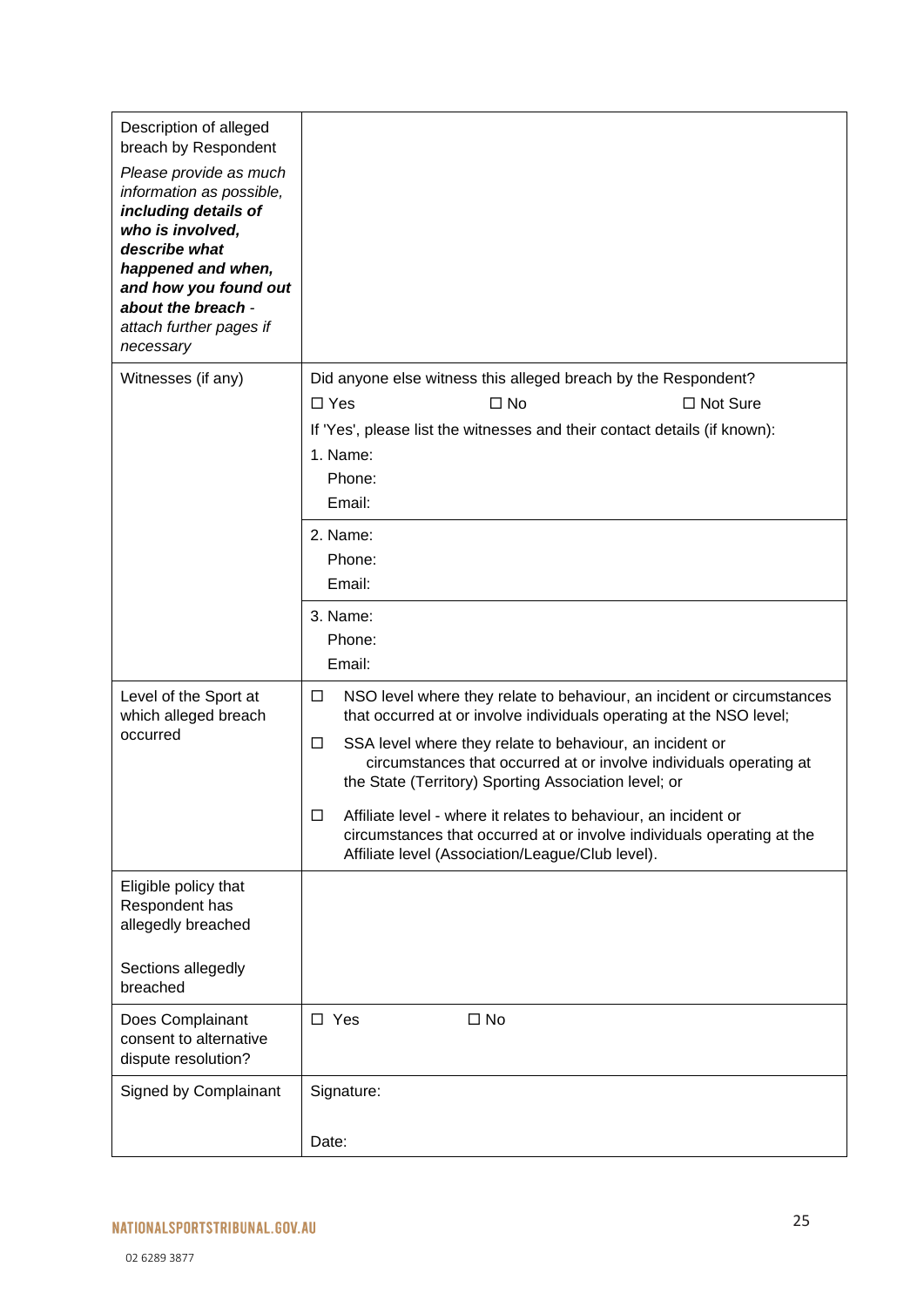## **SCHEDULE 2**

#### <span id="page-25-0"></span>**Item 1: Letter - Warning Procedure**

#### **CombatAUS CONDUCT AND DISCIPLINARY POLICY - WARNING PROCEDURE**

#### **Warning: Invitation to Comment**

[insert name]

[address line 1]

[address line 2] **By email:** [insert email address]

#### **Referral**

- 1. CombatAUS has received information (**Alleged Breach**) under its Conduct & Disciplinary Policy (**Policy**) alleging that you have breached an eligible policy of the Sport, as outlined below. A copy of the Policy is available at https://www.combataus.com.au/corporate.
- 2. The CombatAUS Complaints Manager under the Policy has referred the Alleged Breach about you for resolution under the Warning Procedure.

#### **Allegations**

- 3. The Alleged Breach was received by CombatAUS on [insert date]. **OR** CombatAUS was made aware of the Alleged Breach on [insert date].
- 4. It is alleged in the Alleged Breach that you:
	- a) **[insert alleged conduct]**; and
	- b) **[++++++]**.
- 5. If the above allegations were to be established, your conduct would likely constitute a breach of the following CombatAUS policies:
	- a) **[insert specific sections of policies allegedly breached]**; and
	- b) **[++++++]**.

#### **Warning**

6. Without determining whether the allegations in the Alleged Breach are correct, or that the Alleged Breach is proven, CombatAUS proposes to issue a warning that the allegations, if they were proven, would constitute a breach of the policies outlined at paragraph 5.

#### **Invitation to Comment**

- 7. You are invited to comment in writing on whether or not the warning should be issued.
- 8. Please provide your comments within 14 days, ending **5:00pm AEST on** [DAY] [MONTH] [YEAR].
- 9. The CombatAUS Complaints Manager will take into account any comments provided by you and determine whether issuing a warning is appropriate based on your comments.
- 10. If you have any questions or comments in relation to this letter, the CombatAUS Complaints Manager can be contacted by telephone on **[++++++]** or by email at **[++++++]**.

Yours faithfully,

[insert signatory]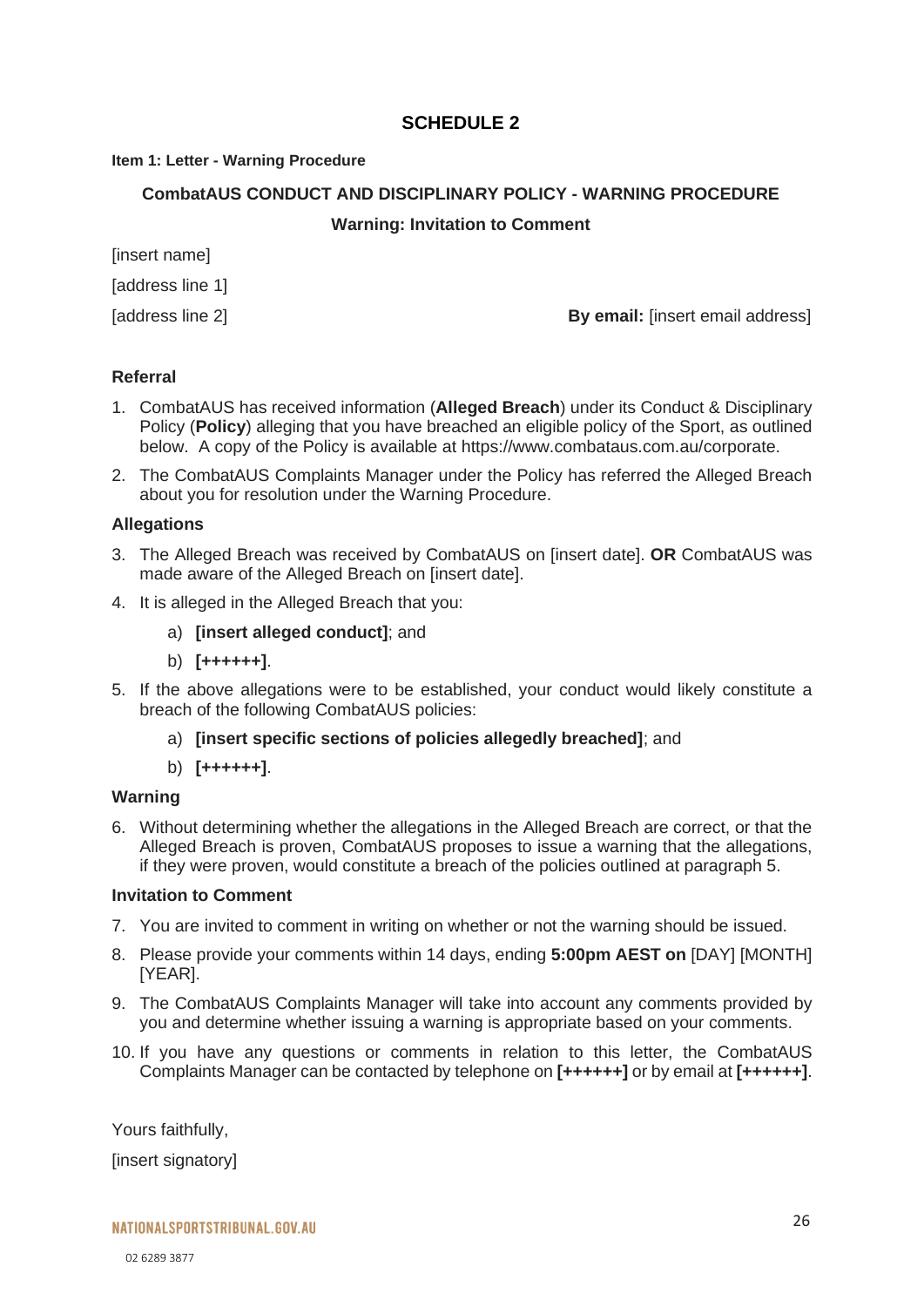#### **Item 2: Notification - Warning Procedure**

#### **CombatAUS**

#### **CONDUCT AND DISCIPLINARY POLICY - WARNING PROCEDURE**

#### **Notification of Outcome**

[insert name]

[address line 1]

[address line 2] **By email:** [insert email address]

#### **Allegations**

- 1. You were previously notified by notice date [insert date] of an Alleged Breach of an eligible CombatAUS policy, as outlined below.
- 2. It was alleged that you:
	- a) **[insert alleged conduct]**; and
	- b) **[++++++]**.
- 3. If the above allegations were to be established, your conduct would likely constitute a breach of the following CombatAUS policies:
	- a) **[insert specific sections of policies allegedly breached]**; and
	- b) **[++++++]**.

#### **Warning**

- 4. Without determining whether the allegations in the Alleged Breach were correct, or that the Alleged Breach is proven, CombatAUS proposed to issue a warning that the allegations, if they were proven, would constitute a breach of the policies outlined at paragraph 3.
- 5. You were invited to comment on the proposed warning and whether or not that warning should be issued.

#### **Outcome**

- 6. CombatAUS has taken your response into consideration in making its decision on whether or not to warn you in relation to your conduct.
- 7. CombatAUS has decided that a warning is not appropriate in relation to your conduct. **OR** CombatAUS formally warns you that the allegations made in the Alleged Breach, if they were proven, would constitute a breach of the policies outlined at paragraph 3.
- 8. CombatAUS reserves its rights in relation to any separate or future allegations or complaints that you have breached a CombatAUS policy.
- 9. If you have any questions or comments in relation to this letter, the CombatAUS Complaints Manager can be contacted by telephone on **[++++++]** or by email at **[++++++]**.

Yours faithfully,

[insert signatory]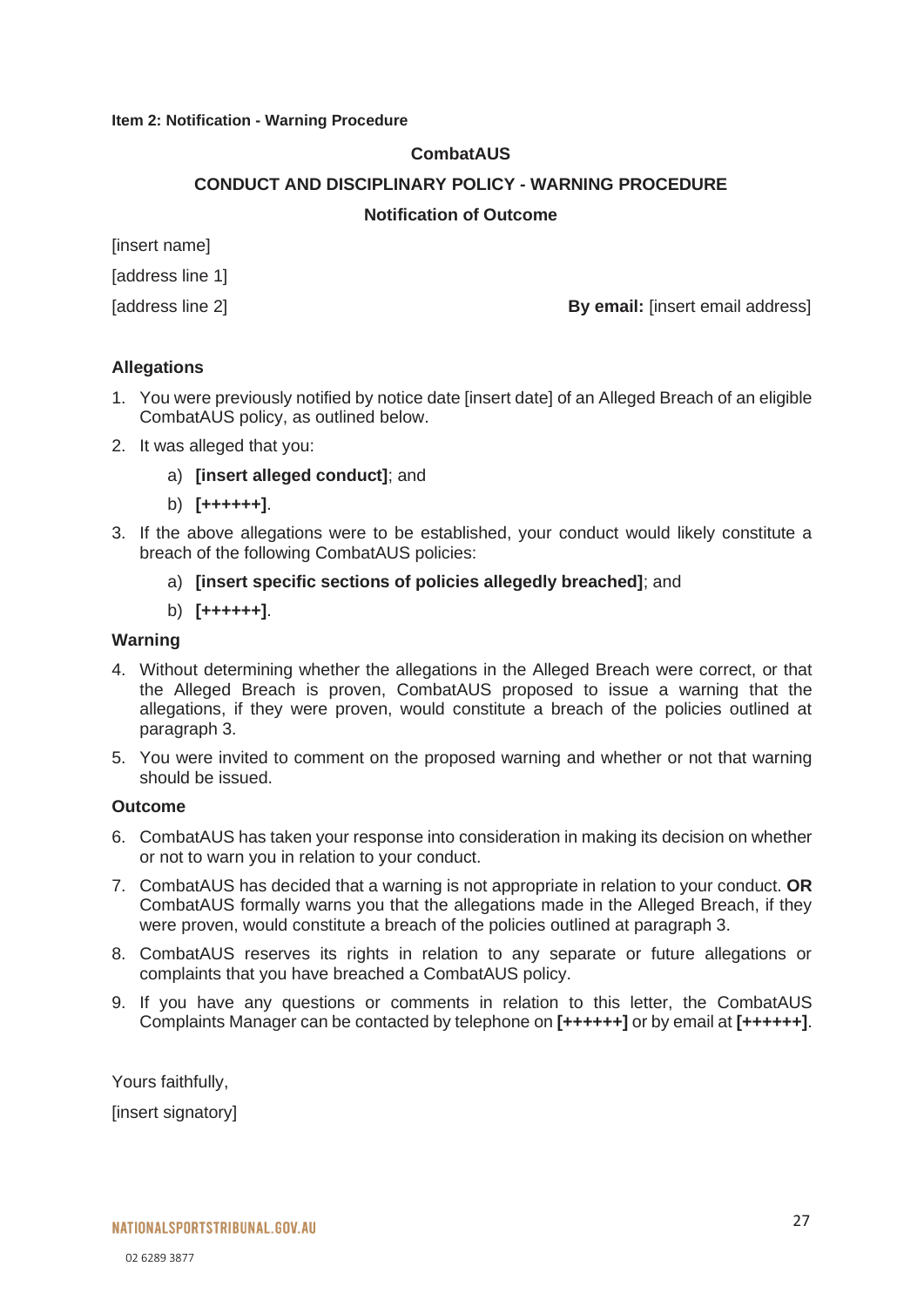## **SCHEDULE 3**

# <span id="page-27-0"></span>**Letter - Breach Offer CombatAUS COMPLAINTS & DISPUTES POLICY - BREACH OFFER**

#### **Breach Offer**

[insert name] [address line 1]

[address line 2] **By email:** [insert email address]

#### **Referral**

- 1. CombatAUS has received information (**Alleged Breach**) under its Conduct & Disciplinary Policy (**Policy**) alleging that you have breached an eligible CombatAUS policy, as outlined below. A copy of the Policy is available at http://www.combataus.com.au/corporate.
- 2. The CombatAUS Complaints Manager under the Policy has referred the Alleged Breach about you for resolution under the Breach Offer Process.

#### **Allegations**

- 3. The Alleged Breach was lodged by [insert name] and received by CombatAUSon [insert date]. **OR** CombatAUSwas made aware of the Alleged Breach on [insert date].
- 4. It is alleged in the Alleged Breach that you:
	- a) **[insert alleged conduct]**; and
	- b) **[++++++]**.
- 5. As a result of the above allegations, it is alleged that you have consequently breached the following eligible CombatAUS policies:
	- a) **[insert specific sections of eligible policies allegedly breached]**; and
	- b) **[++++++]**.

#### **Sanction**

- 6. If a breach of the type outlined in the Alleged Breach was fully proven, CombatAUS would ordinarily impose the following sanction:
	- a) **[insert applicable sanction]**; and
	- b) **[++++++]**.
- 7. In accordance with the Policy, to resolve the Alleged Breach using the Breach Offer Process, if you accept the alleged breach occurred without a hearing, CombatAUS will offer you a sanction as follows:
	- a) **[insert applicable sanction]**; and
	- b) **[++++++]**.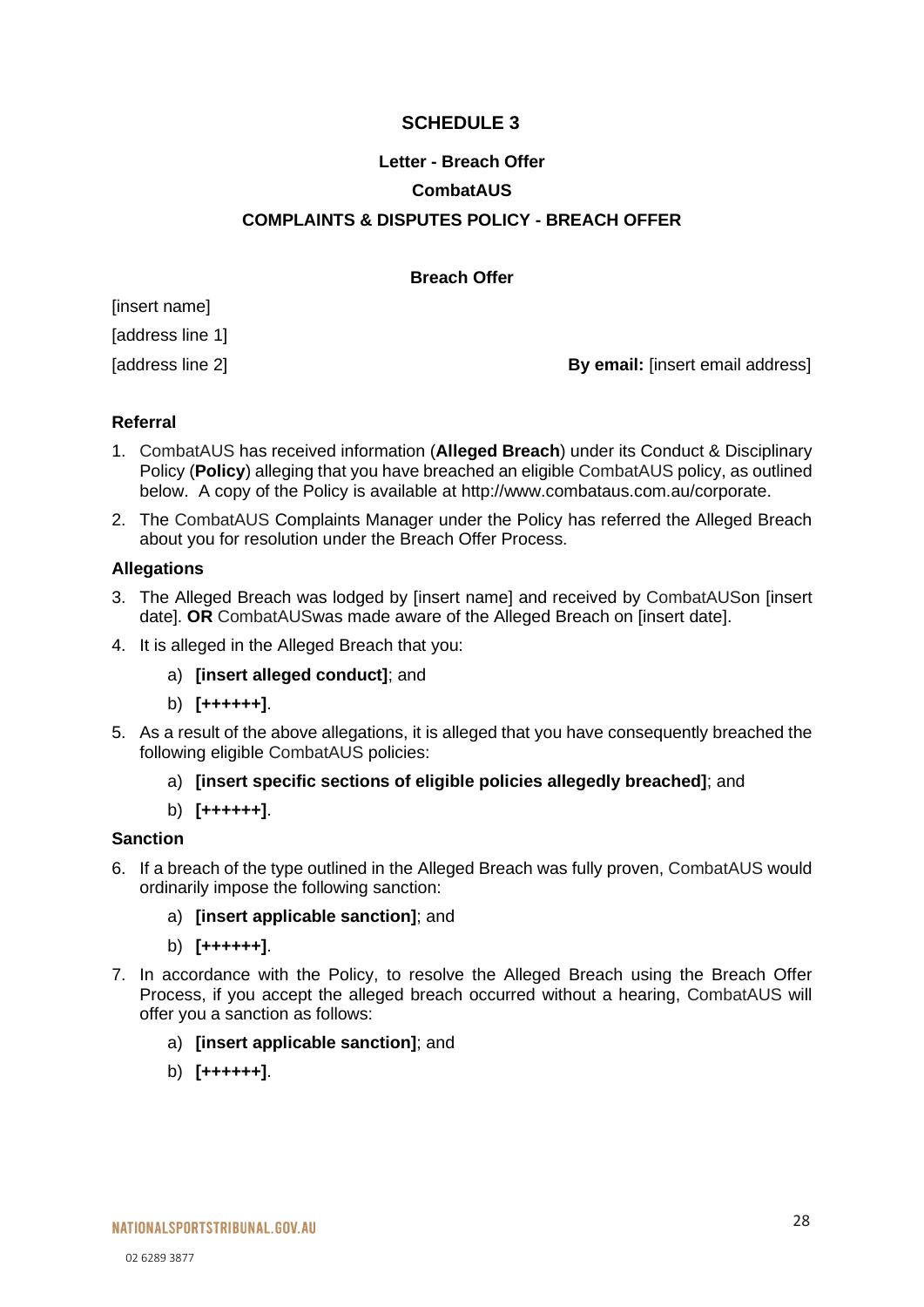#### **Decision**

- 8. You are entitled to decide either to accept your alleged breach occurred, and the proposed sanction that will be imposed by CombatAUS set out at paragraph 7, or alternatively dispute the alleged breach and/or proposed sanction.
- 9. If you dispute the alleged breach and/or proposed sanction, the Alleged Breach will be referred to a hearing tribunal for determination under the Policy.

#### **Notification**

- 10. Please advise the CombatAUS Complaints Manager of your decision to either accept the alleged breach and proposed sanction or dispute the breach and/or sanction and proceed to a hearing tribunal, by signing and returning the below 'Acknowledgement' to the CombatAUS Complaints Manager at [insert contact address].
- 11. You must advise the CombatAUS Complaints Manager of your decision within 7 days of the date of this letter, failing which you will be deemed to have accepted the breach occurred and the proposed sanction will automatically commence.
- 12. Unless you dispute the alleged breach and/or proposed sanction, the proposed sanction will commence on the earlier of the date you notify the CombatAUS Complaints Manager of your acceptance, or the end of the date 14 days from the date of this letter.
- 13. If you have any questions in relation to this Breach Offer, the CombatAUS Complaints Manager can be contacted by telephone on **[++++++]** or by email at **[++++++]**.

Yours faithfully

[insert signatory]

#### **ACKNOWLEDGEMENT**

I,………………………………………………………………………………………..………………, confirm to CombatAUS, that in response to this Breach Offer, I (tick one):

Accept my breach of the eligible policies occurred and the proposed sanction offered.

OR



Dispute my breach of the eligible policies occurred and/or the proposed sanction offered and wish the matter to be heard by a hearing tribunal.

Signed: …………………………………………………………………………………………..

|  | Dated: |  |
|--|--------|--|
|--|--------|--|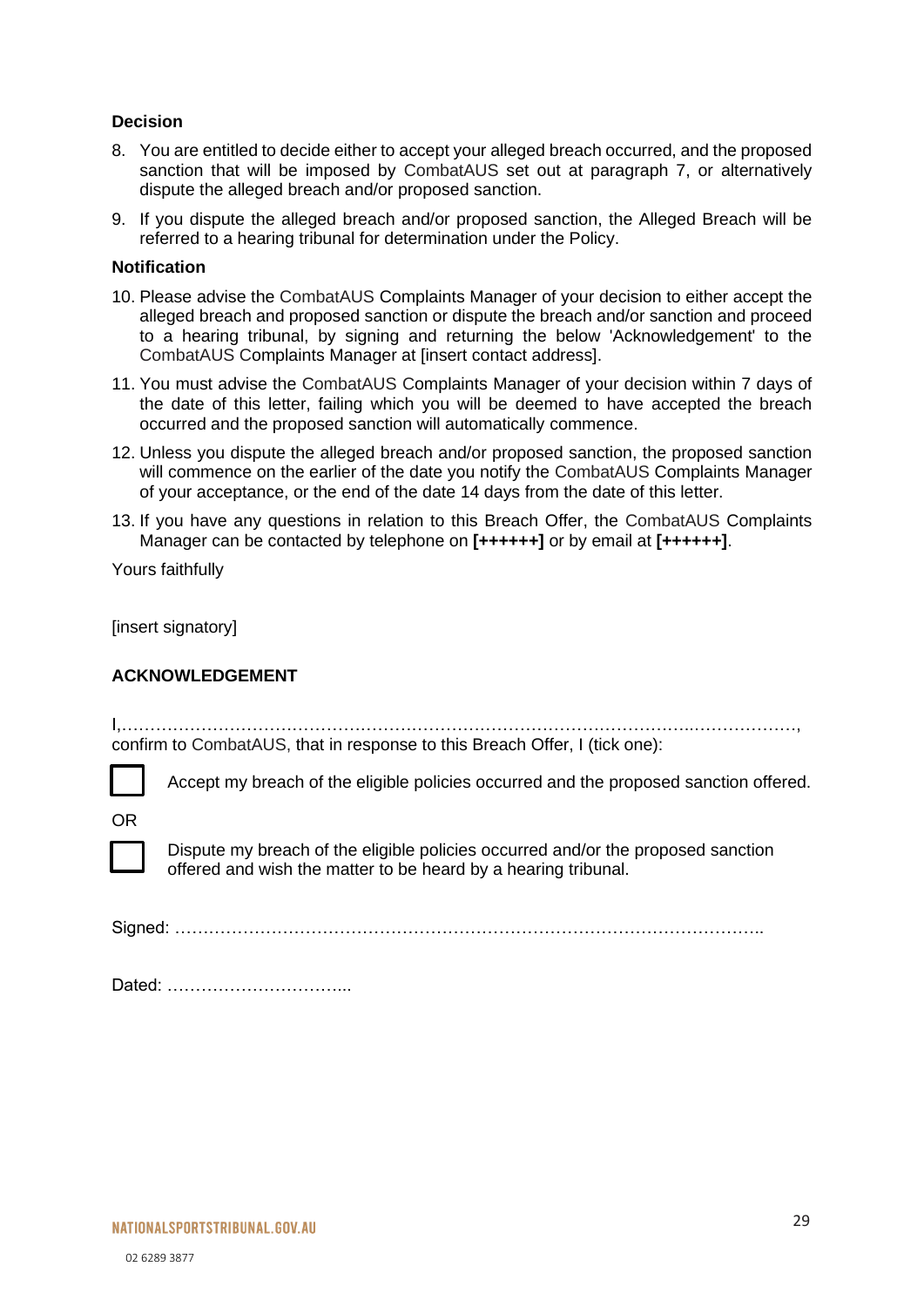### **SCHEDULE 4**

#### **Internal Tribunal Procedure**

#### <span id="page-29-0"></span>**Interpretation**

1. In this Schedule:

**Chair** means the chair of a particular Internal Tribunal in accordance with this Schedule.

**Legal Practitioner** is a person holding a current practising certificate as a lawyer or barrister in any Australian jurisdiction.

**Sports Administrator** means a person who currently, or within the previous five years, is or has been employed in the field of sports administration.

**Tribunal Member** means an individual person sitting on an Internal Tribunal.

- 2. Defined terms not otherwise defined in this Schedule have the meaning given to them in the Policy.
- 3. All clause references refer to this Schedule unless otherwise provided.

#### **Convening Internal Tribunal**

- 4. Where required under clause [6.2](#page-17-3) of the Policy, the Complaints Manager will convene an Internal Tribunal in accordance with this Schedule.
- 5. The Internal Tribunal shall be convened as soon as reasonably practicable after a referral under clause [5.4](#page-14-0) of the Policy and shall endeavour to convene no later than two weeks after notification by the Complaints Manager.

#### **Composition of Internal Tribunal**

- 6. Subject to clause 8, each Internal Tribunal shall:
	- (a) Comprise three Tribunal Members selected by the Complaints Manager;
	- (b) Comprise at least one Legal Practitioner and one Sports Administrator;
	- (c) Be chaired by the Chair, who shall be appointed by the Complaints Manager and shall be:
		- (i) A Legal Practitioner; and
		- (ii) A person of experience and skills suitable to the function of chairing a tribunal;
	- (d) Gender diversity will be a consideration of the Internal Tribunal composition process.
- 7. The Complaints Manager shall use reasonable endeavours to ensure that the Tribunal Members selected for any particular Internal Tribunal: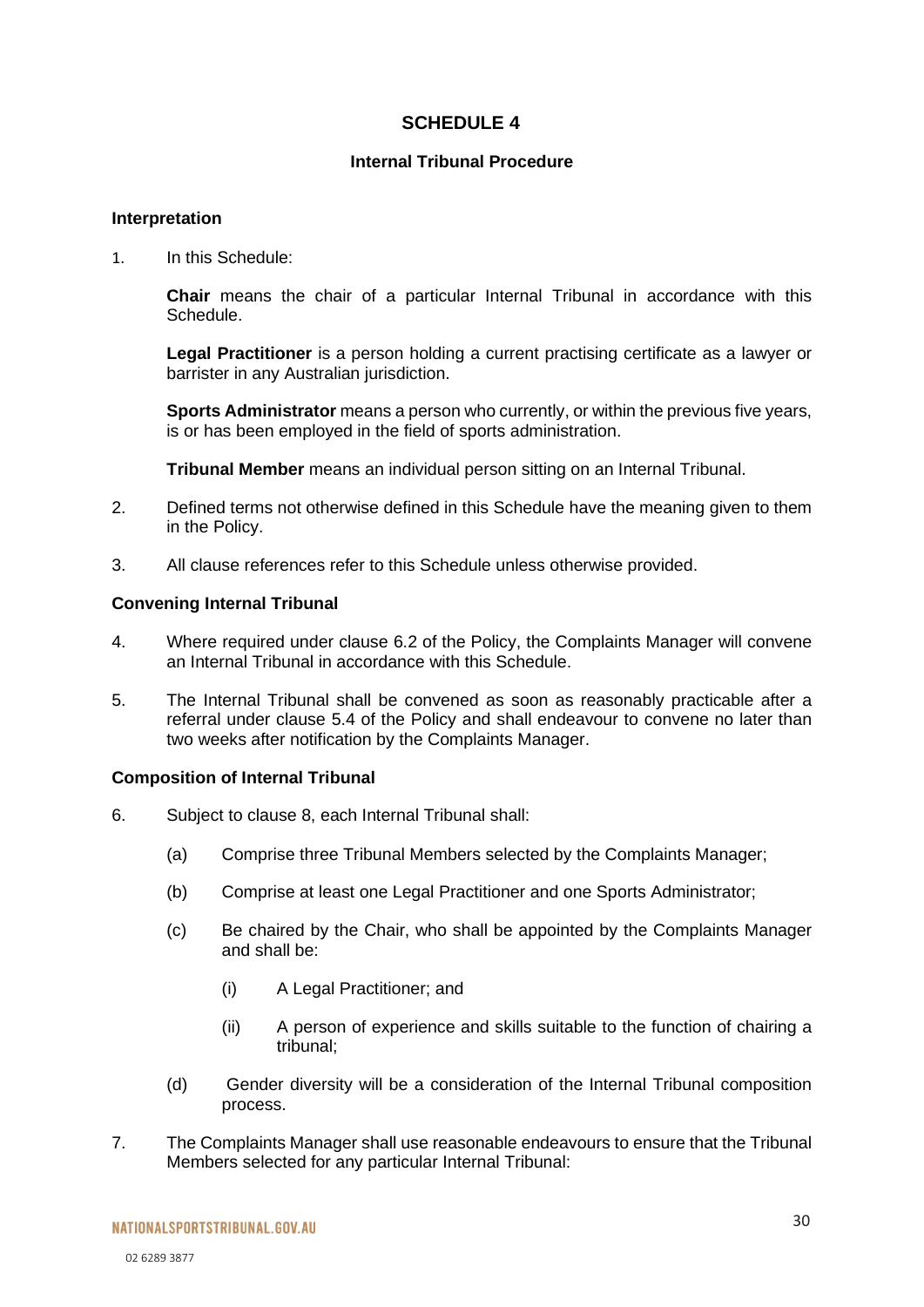- (a) Do not have an actual or perceived conflict of interest in relation to the Alleged Breach that might reasonably call into question the impartiality of the Internal Tribunal; and
- (b) Do not have any close personal connection to the Respondent(s) or the matters being considered by the Internal Tribunal.
- 8. Should a Tribunal Member become unable to sit on an Internal Tribunal following the convening of the Internal Tribunal for whatever reason, the Complaints Manager shall appoint a replacement Tribunal Member having regard to the requirements of clause 7.
- 9. Should a Respondent challenge the impartiality of any one or more Tribunal Member, the challenge will be determined by the Chair sitting alone, unless that challenge relates to the Chair in which case it will be determined by:
	- (a) The Complaints Manager; or
	- (b) If the Complaints Manager is unavailable or unable to act, the other members of the Internal Tribunal.
- 10. There shall be no right of appeal from a decision made under clause 9.
- 11. No Internal Tribunal decision shall be invalidated by any irregularity in the appointment of a Tribunal Member.

#### **Responsibilities of Chair**

- 12. Without limiting any other duties of the Chair set out under this Schedule, the person appointed as Chair of the Internal Tribunal shall have the following responsibilities:
	- (a) To chair hearings of the Internal Tribunal;
	- (b) To ensure accurate records are kept of all of the Internal Tribunal's proceedings and decisions, including at a minimum:
		- (i) Particulars of the hearing, including date, time and location;
		- (ii) The names of each Tribunal Member, Complainant, Respondent, witnesses called, and any other parties permitted to attend by the Internal Tribunal;
		- (iii) The decision of the Internal Tribunal, including any Sanction imposed, whether given to the parties orally, in writing or a combination of both, and the date(s) of communication; and
	- (c) To communicate to all parties of an Internal Tribunal the results of such Internal Tribunal and provide a copy of the record of result to the Complaints Manager within seven days of the hearing.

#### **Attendance at Internal Tribunal**

- 13. The following persons shall be required to attend the Internal Tribunal hearing conducted under this Schedule:
	- (a) The Respondent; and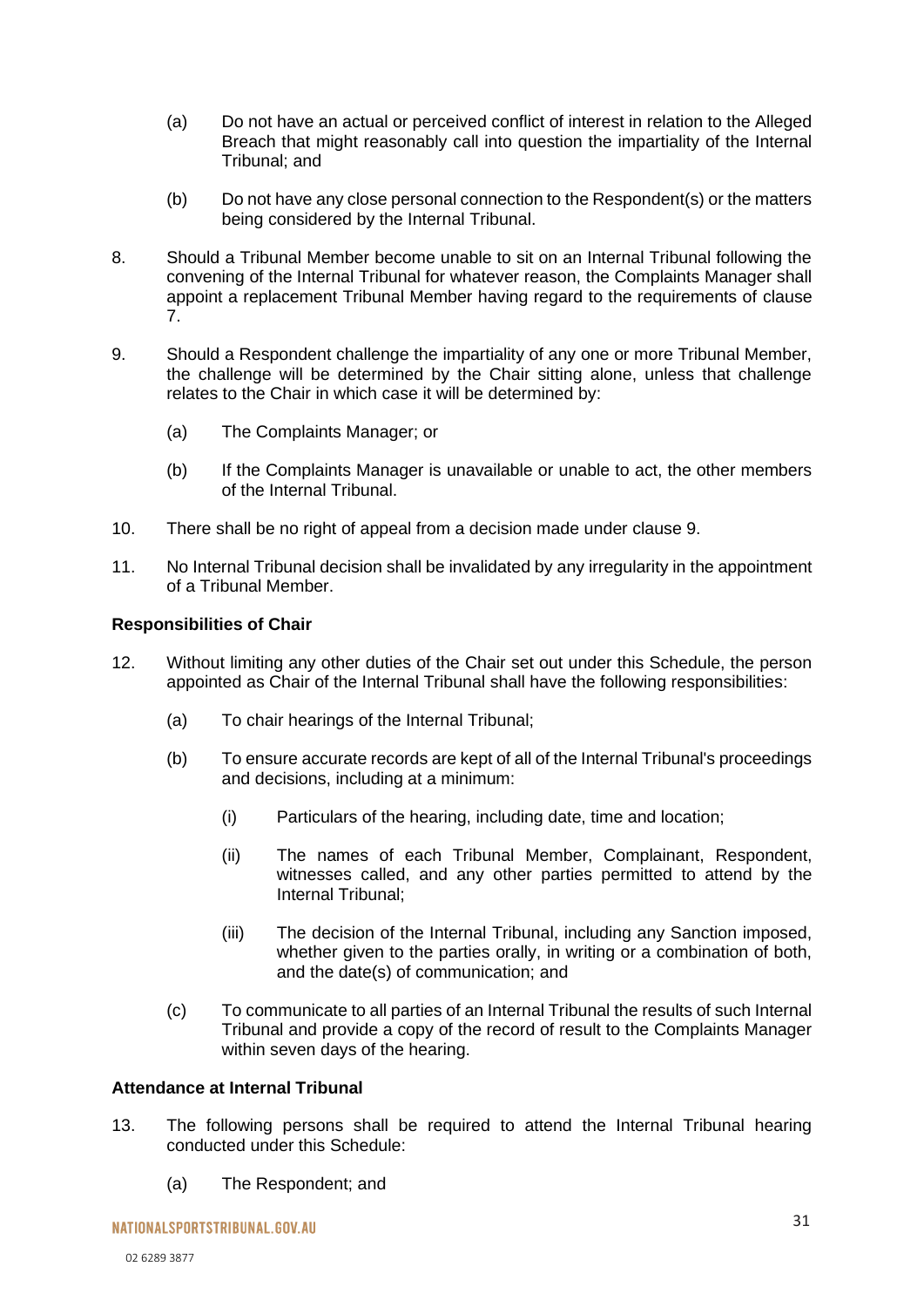- (b) The Complainant.
- 14. The following persons shall be entitled to attend an Internal Tribunal hearing as required by the Complainant, or the Respondent:
	- (a) Witnesses called to give evidence by a Respondent;
	- (b) Witnesses called to give evidence by the Complainant;
	- (c) Any person that the Chair in their absolute discretion believes will assist the Internal Tribunal and invites to attend the Internal Tribunal for that purpose; and
	- (d) Where the Respondent, the Complainant or a witness is a Vulnerable Person, an adult adviser, which will in the absence of unavailability or other extraordinary circumstance be expected to be such person's parent or guardian.
- 15. Legal Practitioners are not permitted to appear before, or represent a party at, the Internal Tribunal unless in their personal capacity as a party to the Dispute. This clause does not prohibit a party seeking legal advice in relation to an Alleged Breach or engaging a Legal Practitioner to prepare materials to be used by that party at the Internal Tribunal.
- 16. Each party to the Internal Tribunal shall bear their own costs.

#### **Non-attendance by Respondent(s)**

- 17. If any Respondent (or representative of a Respondent organisation) fails to attend the Internal Tribunal hearing without reasonable cause, the hearing may proceed and a determination may be made by the Internal Tribunal in the absence of the Respondent, provided that the Internal Tribunal is satisfied that this Schedule have been complied with.
- 18. A Respondent or Complainant may apply to the Chair to have an Internal Tribunal hearing:
	- (a) Adjourned; or
	- (b) Convened in another way (eg teleconference),

if there are compelling circumstances that warrant such steps being taken to avoid costs, hardship or significant inconvenience to one or more parties. The Internal Tribunal has sole discretion on whether or not to grant the application.

19. If the Complainant fails to attend an Internal Tribunal hearing without reasonable cause, the hearing may proceed and a determination may be made by the Internal Tribunal in the absence of that person, provided that the Internal Tribunal is satisfied that all notification procedures under this Schedule have been carried out.

#### **Procedure of Internal Tribunal**

- 20. The Internal Tribunal shall conduct the hearing in such manner as it sees fit and may in its absolute discretion:
	- (a) Consider any evidence, and in any form that it deems relevant;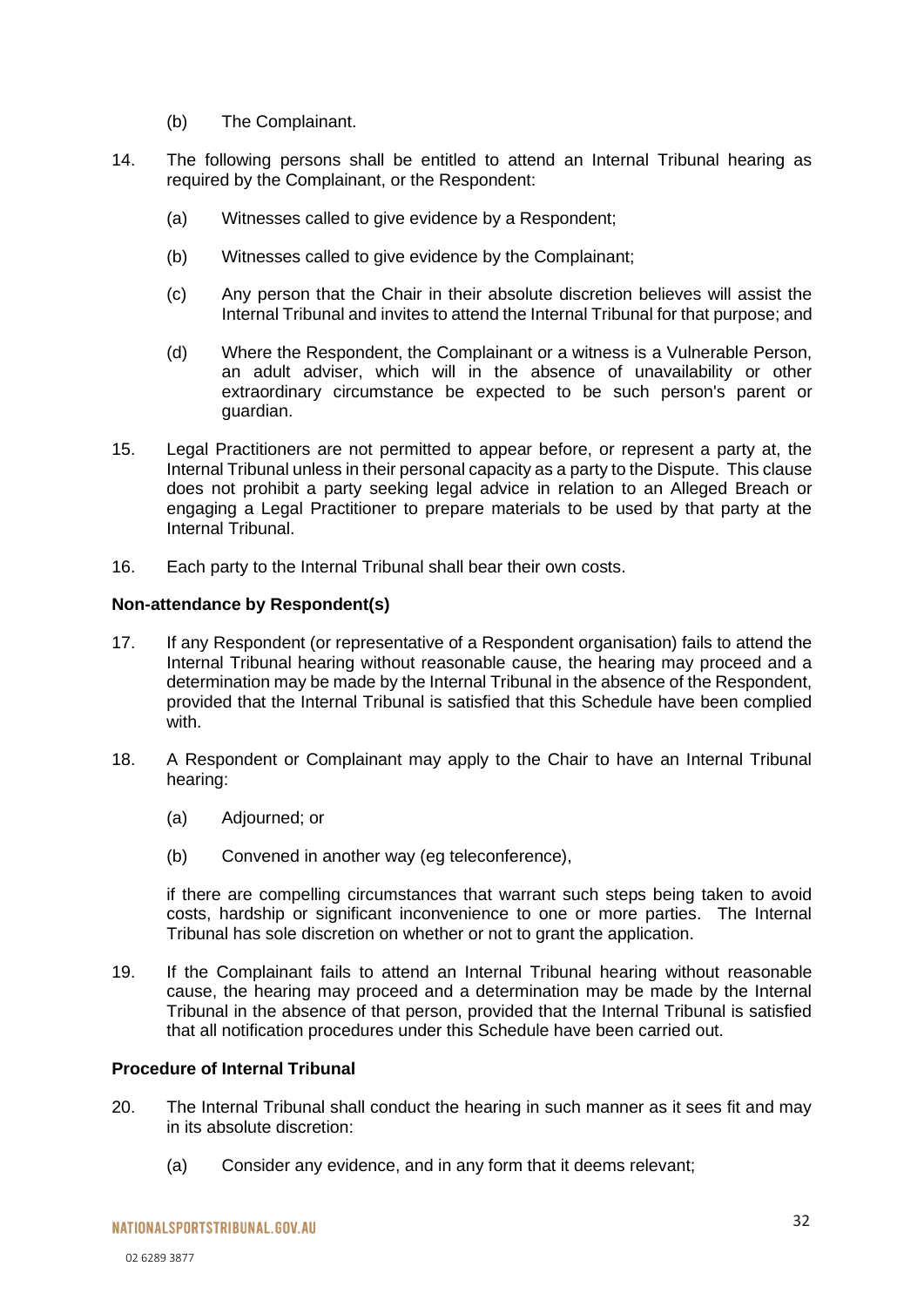- (b) Question any person giving evidence;
- (c) Limit the number of witnesses presented to those who provide any new evidence; and
- (d) Act in an inquisitorial manner in order to establish the truth of the issue/case before it.
- 21. Without limiting the Internal Tribunal's power to regulate its own procedure as it sees fit, the Internal Tribunal shall ordinarily proceed in accordance with the following steps:
	- (a) If CombatAUS is a party to an Internal Tribunal hearing, one member of CombatAUS shall be appointed by CombatAUS to act as spokesperson for such body at the Internal Tribunal.
	- (b) At the commencement of a hearing, the Chair will identify the Tribunal Members and determine whether the Respondent is present to answer the allegation(s) in the Alleged Breach.
	- (c) The Respondent and the Complainant will be notified of their right to remain in the hearing until all evidence is presented but not to be present while the Internal Tribunal considers its findings and determines an appropriate Sanction (if any).
	- (d) The Chair shall advise all those persons present of the method of recording the hearing (if any).
	- (e) The allegation(s) as contained in the Alleged Breach shall be read out in the presence of all persons eligible to be present.
	- (f) The Respondent shall be asked whether or not they intend to contest the allegation(s).
	- (g) If the Respondent does not contest the allegation(s), the Chair will provide the Complainant and the Respondent with an opportunity to make submissions as to the appropriate Sanction (if any) to be imposed. In such circumstances, the Complainant and/or the Respondent may, if they wish, call witnesses to give evidence regarding the seriousness or otherwise of the breach, and any other mitigating or aggravating factors.
	- (h) If the Respondent contests the allegation(s), then the Chair will ask all witnesses except the Complainant(s) and the Respondent (and their advisers, if appointed in accordance with this Schedule) to leave the room and to wait to be called to give their evidence.
	- (i) The Complainant shall proceed to give evidence and the witnesses (if any) called by the Complainant(s) shall be called upon to give their evidence in turn, subject to the approval of the number of witnesses to be called by the Internal Tribunal in its discretion. The Respondent (or, if they are a minor his/her adviser) may ask questions of the Complainant or any witness called.
	- (j) Each witness shall be entitled to leave the Internal Tribunal hearing after giving evidence unless otherwise directed by the Internal Tribunal. Witnesses shall be entitled to remain in the hearing room after giving evidence with the permission of the Internal Tribunal.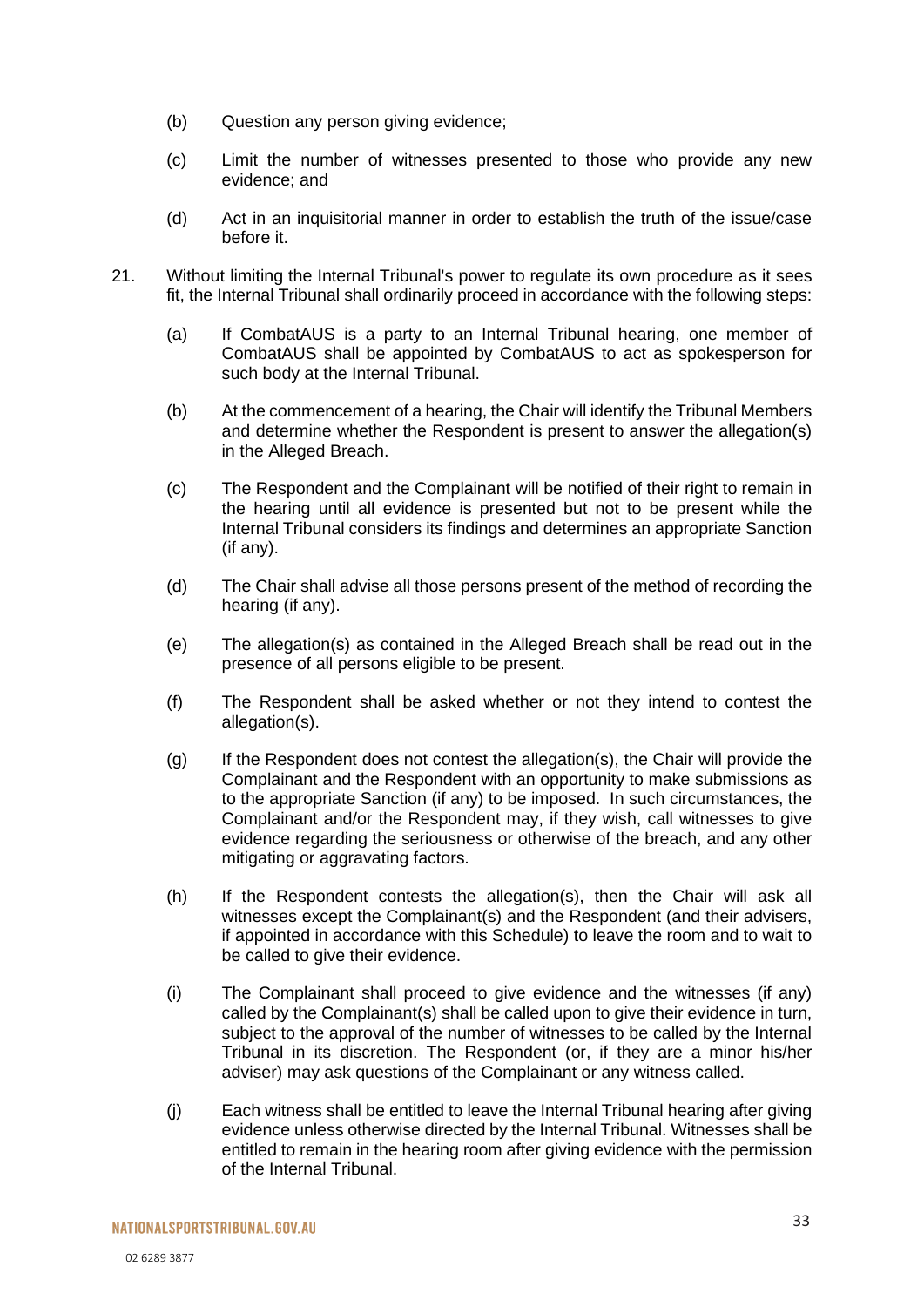- (k) The Respondent shall then be entitled to present their defence. Witnesses may be called subject to the approval of the number of witnesses to be called by the Internal Tribunal in its discretion. Complainants or the adviser to a Complainant who is a minor may ask questions of the Respondent or any witness called.
- (l) Where a person under the age of 18 exercises his/her right to have an adult observer or adviser present in accordance with this Schedule, a reasonable opportunity for consultation between the minor and the adviser shall be provided by the Internal Tribunal.
- (m) Where the Respondent makes video evidence available to the Internal Tribunal, it may, at the discretion of the Internal Tribunal, be presented. The onus of providing suitable viewing equipment shall lie with the person requesting that the evidence be presented.
- (n) The Internal Tribunal may, so as to limit inconvenience to witnesses, allow evidence to be given by telephone or videoconference.
- 22. At the conclusion of all of the evidence and submissions the Chair shall ask the Respondent, the Complainant and all other persons present to leave the hearing room while the Internal Tribunal considers its findings.
- 23. If the Internal Tribunal is satisfied that a breach of an Eligible Policy has been proven using the Standard of Proof, it shall find the breach proven. Otherwise the Alleged Breach shall be dismissed.
- 24. If the Internal Tribunal is not satisfied that the particular alleged breach has been proved but is satisfied that a lesser breach of an Eligible Policy has been proven, then the Internal Tribunal may find such lesser breach proved.
- 25. Where it appears to the Internal Tribunal that the Complainant has made an error in making the wrong alleged breach of an Eligible Policy, or omitted alleged breaches that should have been made, the Internal Tribunal may amend the allegation(s), subject always to the requirement that the Respondent must be informed of the new allegations and given an opportunity to respond to such allegations.
- 26. The decision of the Internal Tribunal shall be given by the Chair in the presence of both the Respondent and Complainant, unless one or both choose not to remain. If:
	- (a) One of the Respondent or Complainant are not present, the Chair may give the decision orally, and must communicate the decision to the non-attending party in writing as soon as practicable; or
	- (b) Neither the Respondent nor Complainant are present, the Chair must communicate the decision to each of the Respondent and Complainant in writing as soon as practicable.
- 27. The Internal Tribunal may reserve its decision but if it does so, it will provide its decision within 14 days of the hearing.
- 28. The Internal Tribunal is not obliged to give oral or written reasons for any decision made by it under this Schedule but may do so if it wishes.
- 29. Where the Internal Tribunal finds that one or more alleged breaches of an Eligible Policy have been proven, it shall inform the parties of its decision and provide the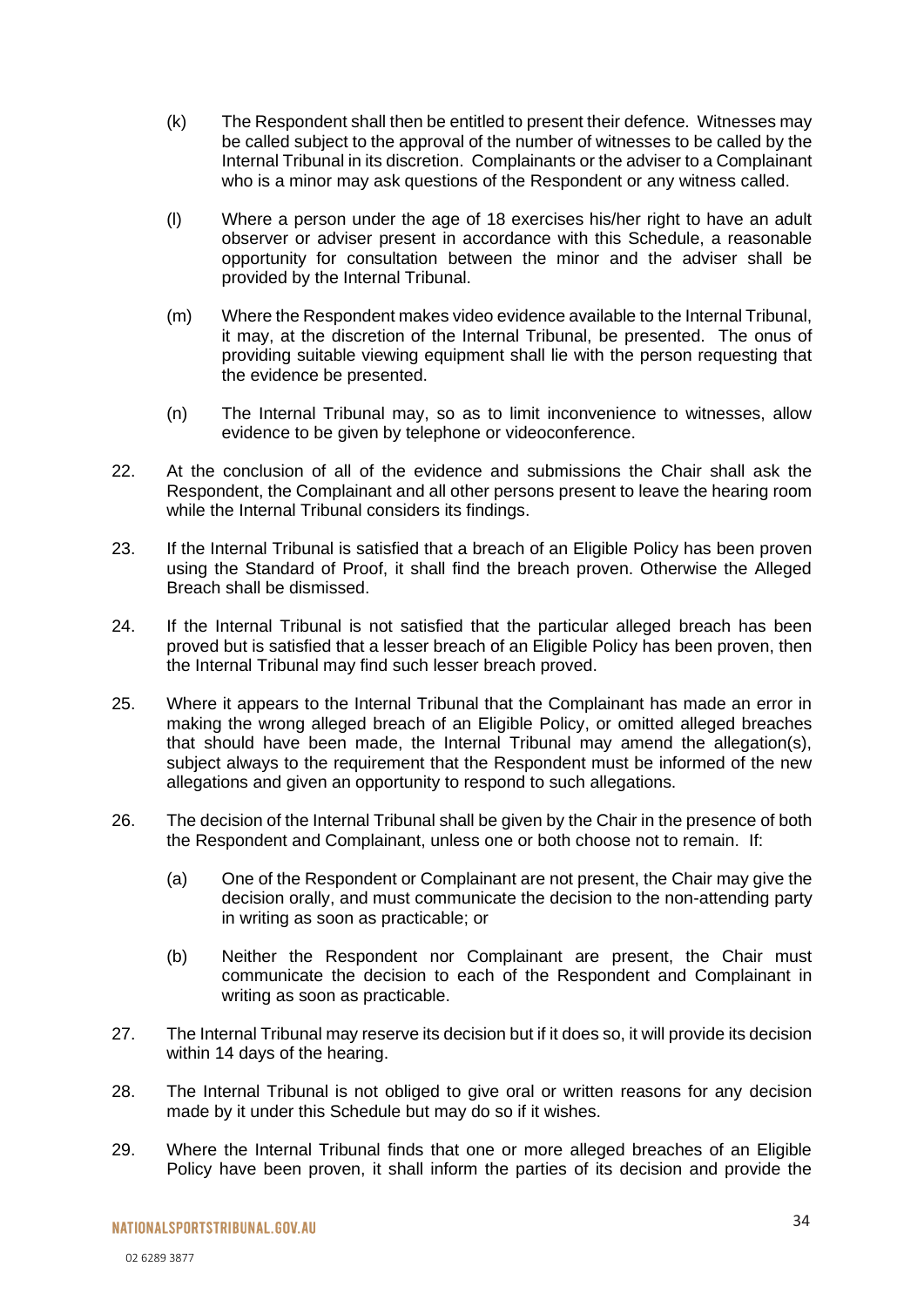Complainant and the Respondent with an opportunity to make submissions as to any aggravating or mitigating factors, before the Internal Tribunal makes a decision on Sanction. The Internal Tribunal may, in its absolute discretion, decide that it is appropriate to:

- (a) Receive oral submissions as to Sanction immediately after delivering its decision on liability; or
- (b) Adjourn the hearing to allow the parties to make Sanction submissions on some later date, in which case, the Internal Tribunal shall direct whether submissions on penalty should be made orally or in writing.
- 30. After considering the parties' submissions as to Sanction, the Internal Tribunal shall determine the Sanction to be imposed (if any) in accordance with clause [5.6](#page-16-0) of the Policy, and shall advise the Respondent of the Sanction. The Chair shall also notify the Complaints Manager of the decision of the Internal Tribunal.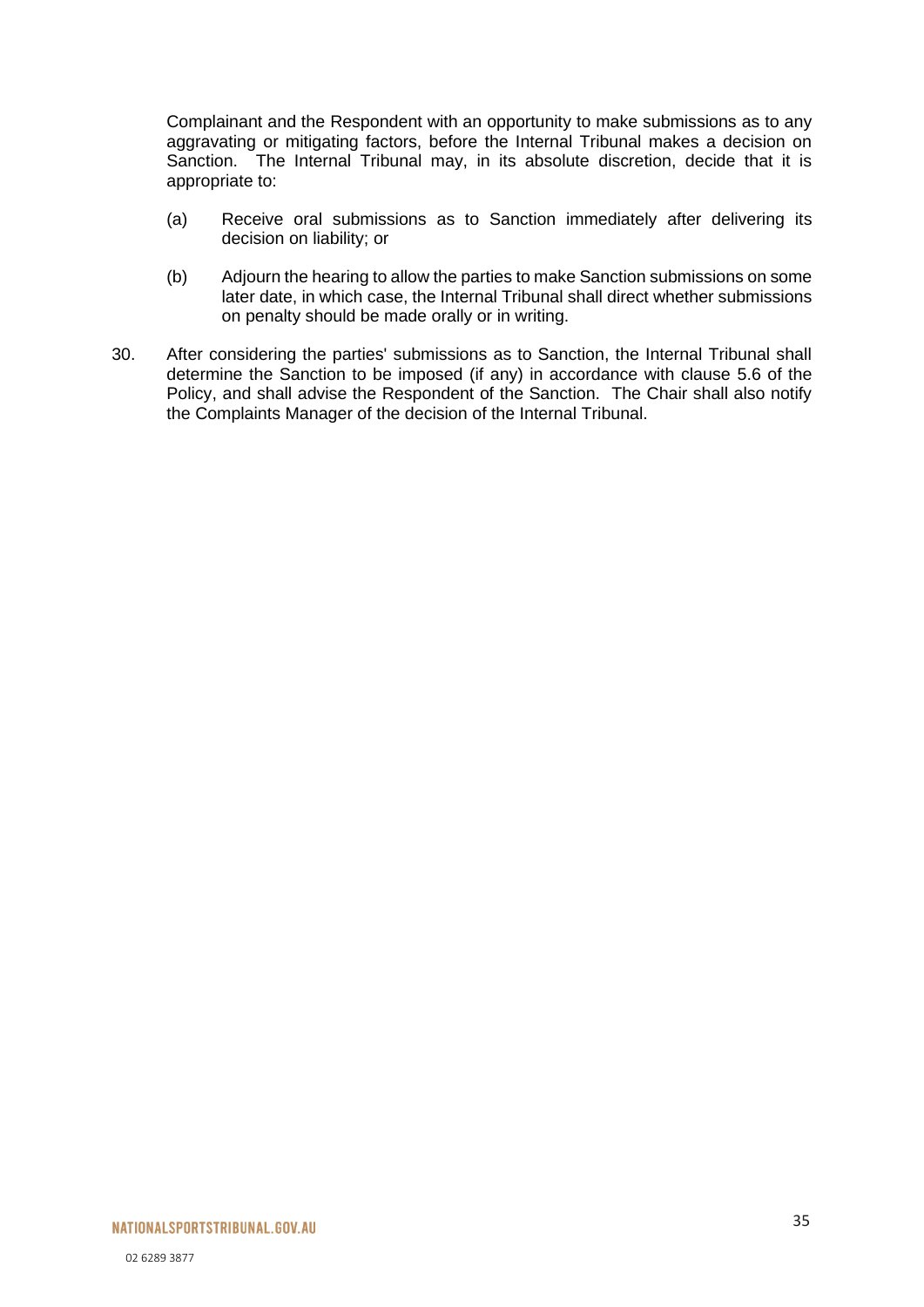### **SCHEDULE 5**

#### **Internal Appeals Tribunal Procedure**

#### <span id="page-35-0"></span>**Interpretation**

1. In this Schedule:

**Appeal Chair** means the chair of a particular Internal Appeals Tribunal in accordance with this Schedule.

**Tribunal Member** means an individual person sitting on an Internal Appeals Tribunal.

- 2. Defined terms not otherwise defined in this Schedule have the meaning given to them in the Policy or Schedule 4, as the case may be.
- 3. All clause references refer to this Schedule unless otherwise provided.

#### **Convening Internal Appeals Tribunal**

- 4. As required under clause [7.6](#page-19-1) of the Policy, the Complaints Manager will convene an Internal Appeals Tribunal in accordance with this Schedule.
- 5. The Internal Appeals Tribunal shall be convened as soon as reasonably practicable after a referral under clause [7.6](#page-19-1) of the Policy and shall endeavour to convene no later than two weeks after notification by the Complaints Manager.

#### **Composition of Internal Appeals Tribunal**

- 6. Subject to clause 7, each Internal Appeals Tribunal shall
	- (a) Comprise three Tribunal Members selected by the Complaints Manager;
	- (b) Comprise at least one Legal Practitioner and one Sports Administrator; and
	- (c) Be chaired by the Appeal Chair who shall be appointed by the Complaints Manager and shall be:
		- (i) A Legal Practitioner;
		- (ii) A person of experience and skills suitable to the function of chairing an Internal Appeals Tribunal,

none of whom sat on or was involved in the original Hearing Tribunal for the Alleged Breach subject of the appeal.

- (d) Gender diversity will be a consideration of the Internal Appeals Tribunal composition process.
- 7. Clauses 8 to 10 (inclusive) of Schedule 4 apply to an Internal Appeals Tribunal with any necessary amendments.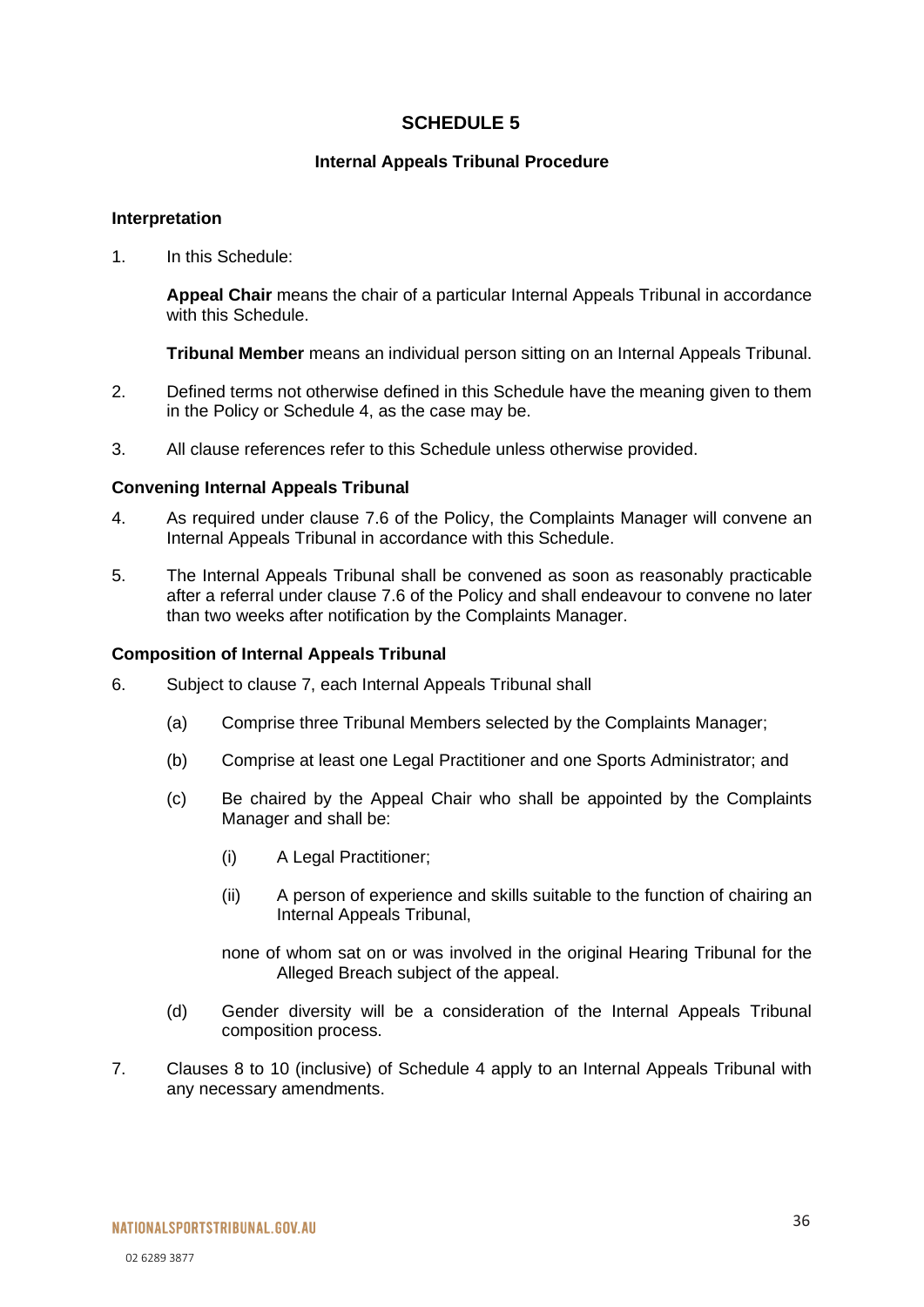#### **Procedure of Internal Appeals Tribunal**

- 8. Subject to this Schedule, the Internal Appeals Tribunal and persons appearing before it are bound by the same procedures under this Policy as if the Internal Appeals Tribunal was the Internal Tribunal hearing a matter at first instance.
- 9. The Complaints Manager shall forward records of the Internal Tribunal hearing in which the matter the subject of the appeal was heard at first instance to the Appeal Chair.
- 10. The Internal Appeals Tribunal must limit its hearing to consideration of the Ground(s) of Appeal relied upon by the Appellant under clause [7.3](#page-18-2) of the Policy, in accordance with clause [7.7](#page-19-0) of the Policy.
- 11. An Internal Appeals Tribunal has the power to:
	- (a) Dismiss the appeal;
	- (b) Uphold the appeal;
	- (c) Impose any of the Sanctions set out in the Policy; or
	- (d) Reduce, increase or otherwise vary any Sanction imposed by the Internal Tribunal under the Policy,

in accordance with clause 10 but otherwise in such manner as it thinks fit.

- 12. At the conclusion of the appeal, the Appeal Chair shall ensure that the Appellant, Respondent and CombatAUS are informed of the determinations of the Internal Appeals Tribunal. The Appeal Chair shall also notify the Complaints Manager of the decision of the Internal Appeals Tribunal.
- 13. The Internal Appeals Tribunal is not obliged to give oral or written reasons for its decision.
- 14. The Internal Appeals Tribunal has discretion to order the refund of the appeal fee and shall do so where the appeal results in the breach being dismissed or the Sanction reduced.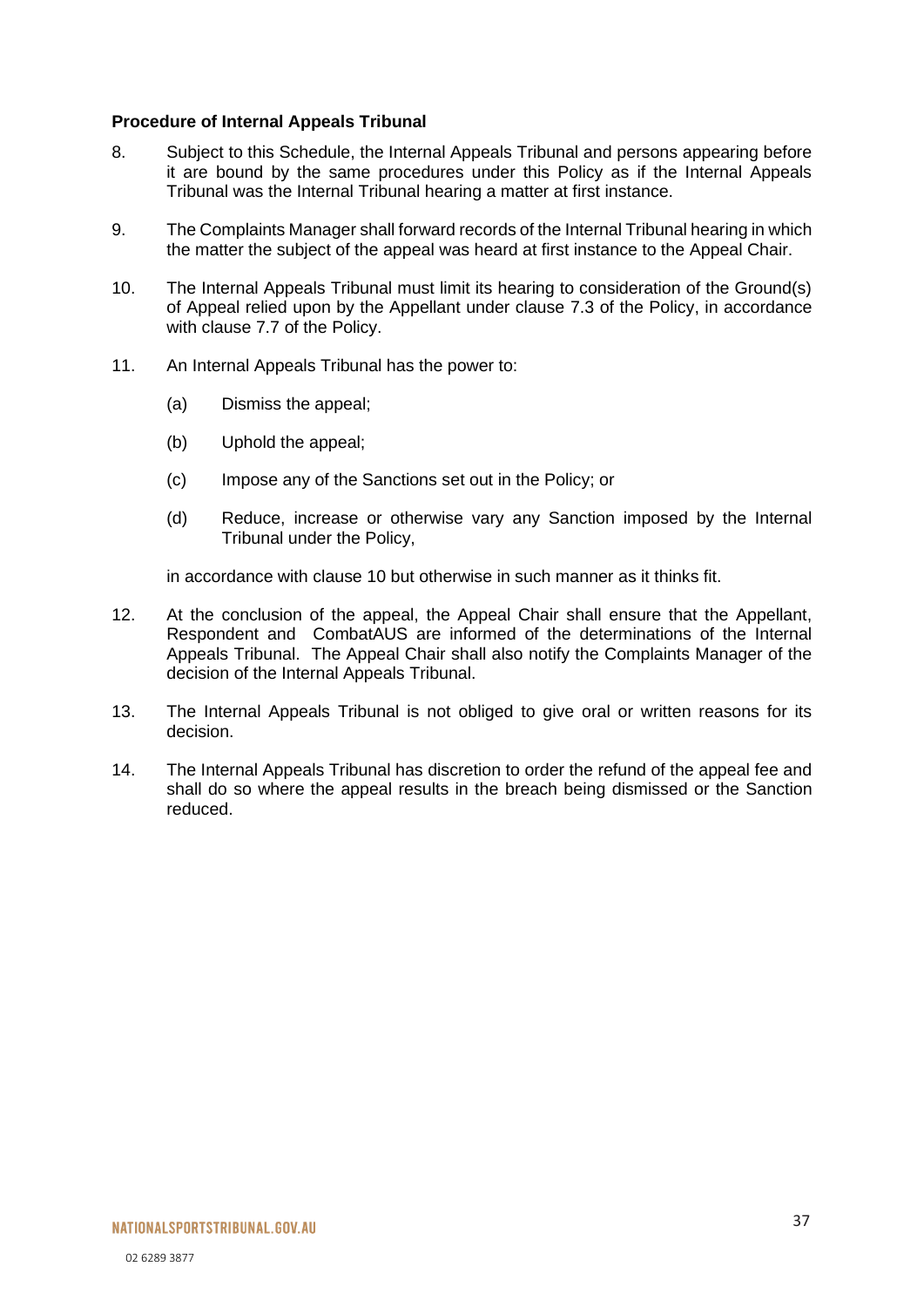## **ANNEXURE A**

## **Record of Alleged Breach**

<span id="page-37-0"></span>

| Name of Complaints<br>Manager                           |                                    |              | $\Box$       | <b>Complaint Form</b><br>attached |
|---------------------------------------------------------|------------------------------------|--------------|--------------|-----------------------------------|
| Process chosen to<br>resolve Alleged Breach<br>(if any) |                                    |              |              |                                   |
| <b>Was Provisional Action</b><br>taken?                 | $\square$ Yes                      | $\square$ No |              |                                   |
| If so, what?                                            |                                    |              |              |                                   |
| Was Alleged Breach<br>referred to external<br>agency?   | $\square$ Yes                      | $\square$ No |              |                                   |
|                                                         | Please detail:                     |              |              |                                   |
| Date Complaint Form<br>received                         |                                    |              |              |                                   |
| Date Process<br>undertaken                              |                                    |              |              |                                   |
| Was Alleged Breach<br>valid?                            | $\Box$ Yes                         | $\square$ No |              |                                   |
| If not, why?                                            | Please detail                      |              |              |                                   |
| If Alternative Dispute<br><b>Resolution (ADR)</b>       | Date of referral to ADR:           |              |              |                                   |
|                                                         | Type of ADR:                       |              |              |                                   |
|                                                         | Date of ADR:                       |              |              |                                   |
|                                                         | Alleged Breach resolved at ADR:    | $\Box$ Yes   | $\square$ No |                                   |
|                                                         | If no, alternative Process chosen: |              |              |                                   |
|                                                         | If Yes, please detail:             |              |              |                                   |
| If Warning Procedure                                    | Date letter sent to Respondent:    |              |              |                                   |
|                                                         | Any further comments:              |              |              |                                   |